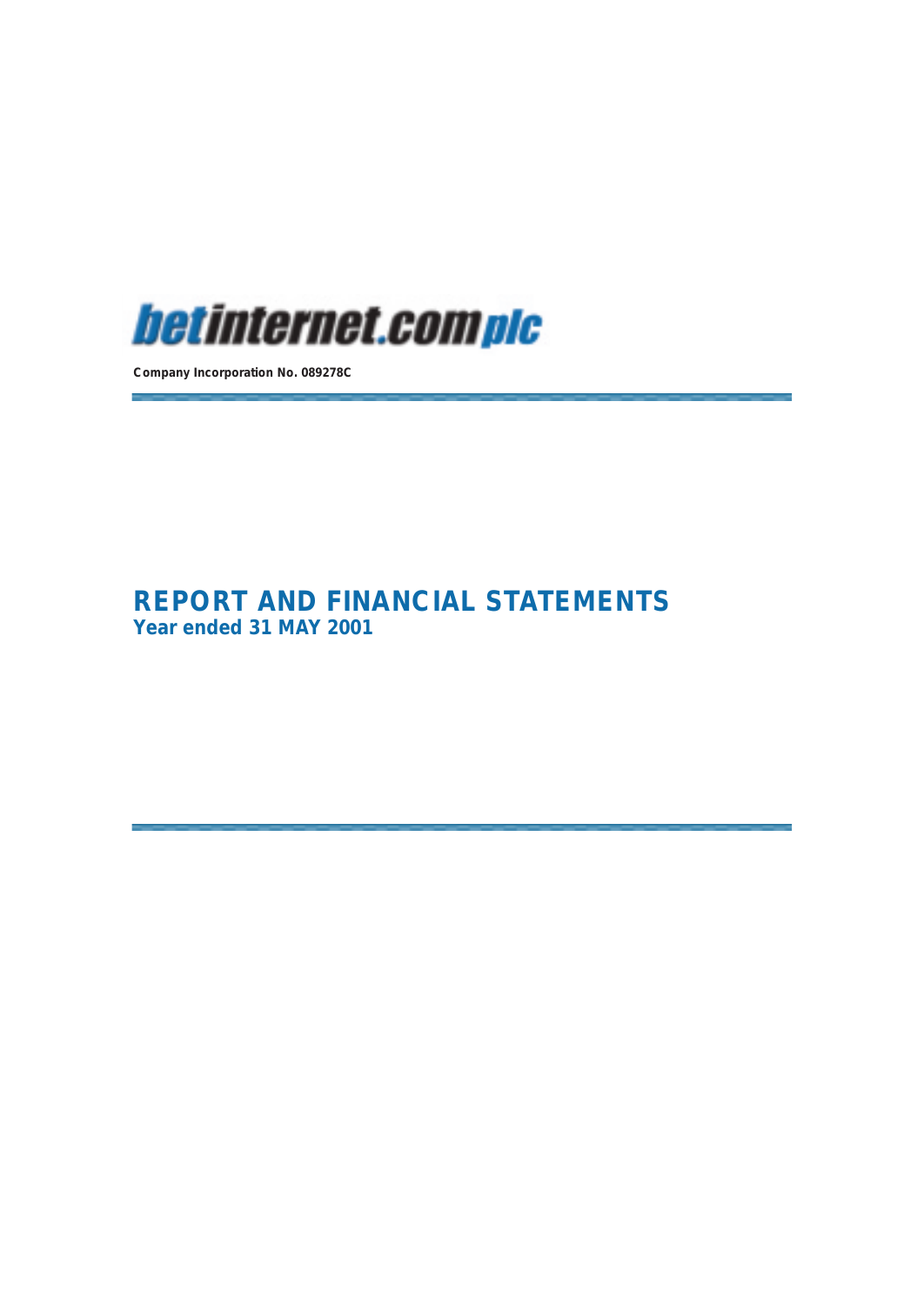Annual Report & Accounts

## **REPORT AND FINANCIAL STATEMENTS 2001**

| Contents                                 | Page           |
|------------------------------------------|----------------|
| Officers and professional advisers       | $\mathbf{1}$   |
| Directors' profiles                      | $\overline{2}$ |
| Chairman's statement                     | $\mathfrak{Z}$ |
| Directors' report                        | 6              |
| Corporate governance                     | $\mathcal{Q}$  |
| Statement of directors' responsibilities | 10             |
| Auditors' report                         | 11             |
| Consolidated profit and loss account     | 12             |
| Consolidated balance sheet               | 13             |
| Parent company balance sheet             | 14             |
| Consolidated cash flow statement         | 15             |
| Notes to the accounts                    | 16             |

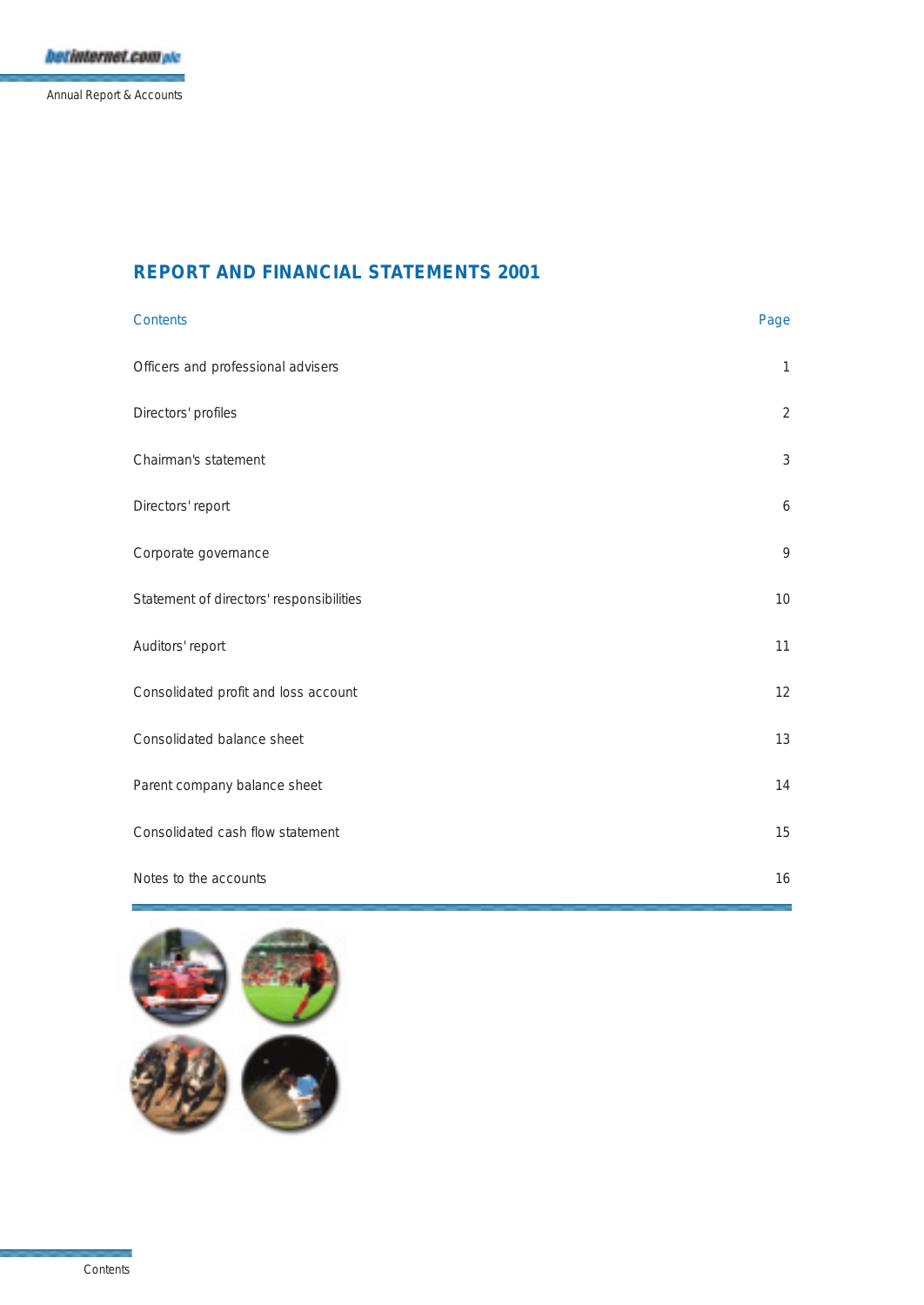

Annual Report & Accounts

## **OFFICERS AND PROFESSIONAL ADVISERS**

### DIRECTORS

William David Mummery Technical Director Harley Corkill **Non-Executive Director**<br>
David Peter Craine **Non-Executive Director** David Peter Craine<br>
Patrick Michael Flanagan<br>
Patrick Michael Flanagan<br>
Operations Director Patrick Michael Flanagan **Operations Director**<br>
Sean Patrick Ciaran Graham Trading Director Sean Patrick Ciaran Graham

Vincent Edward Caldwell Chairman and Managing Director

## **SECRETARY**

David Peter Craine

## REGISTERED OFFICE

Burleigh Manor Peel Road Douglas Isle of Man IM1 5EP

### PRINCIPAL BANKERS

Barclays Bank Bank of Ireland<br>Barclays House St Stephens Gr Victoria Street Dublin<br>Douglas Douglas Ireland Douglas Isle of Man IM1 2LE

St Stephens Green<br>Dublin 2

## ADVOCATES SOLICITORS

Laurence Keenan Binchys Victoria Chambers 40 Lower Baggot Street<br>47 Victoria Street - Dublin 2 47 Victoria Street Douglas Ireland Isle of Man IM1 2LD

### AUDITORS

Deloitte & Touche Chartered Accountants Grosvenor House P O Box 250 66/67 Athol Street Douglas Isle of Man IM99 1XJ

### NOMINATED BROKER

Capital International Limited PO Box 15 Mill Court Hope Street Castletown Isle of Man IM99 5XH

## NOMINATED ADVISER

Insinger English Trust 44 Worship Street London EC2A 2JT

### REGISTRARS

Northern Registrars Limited Northern House Woodsome Park Fenay Bridge **Huddersfield** HD8 0LA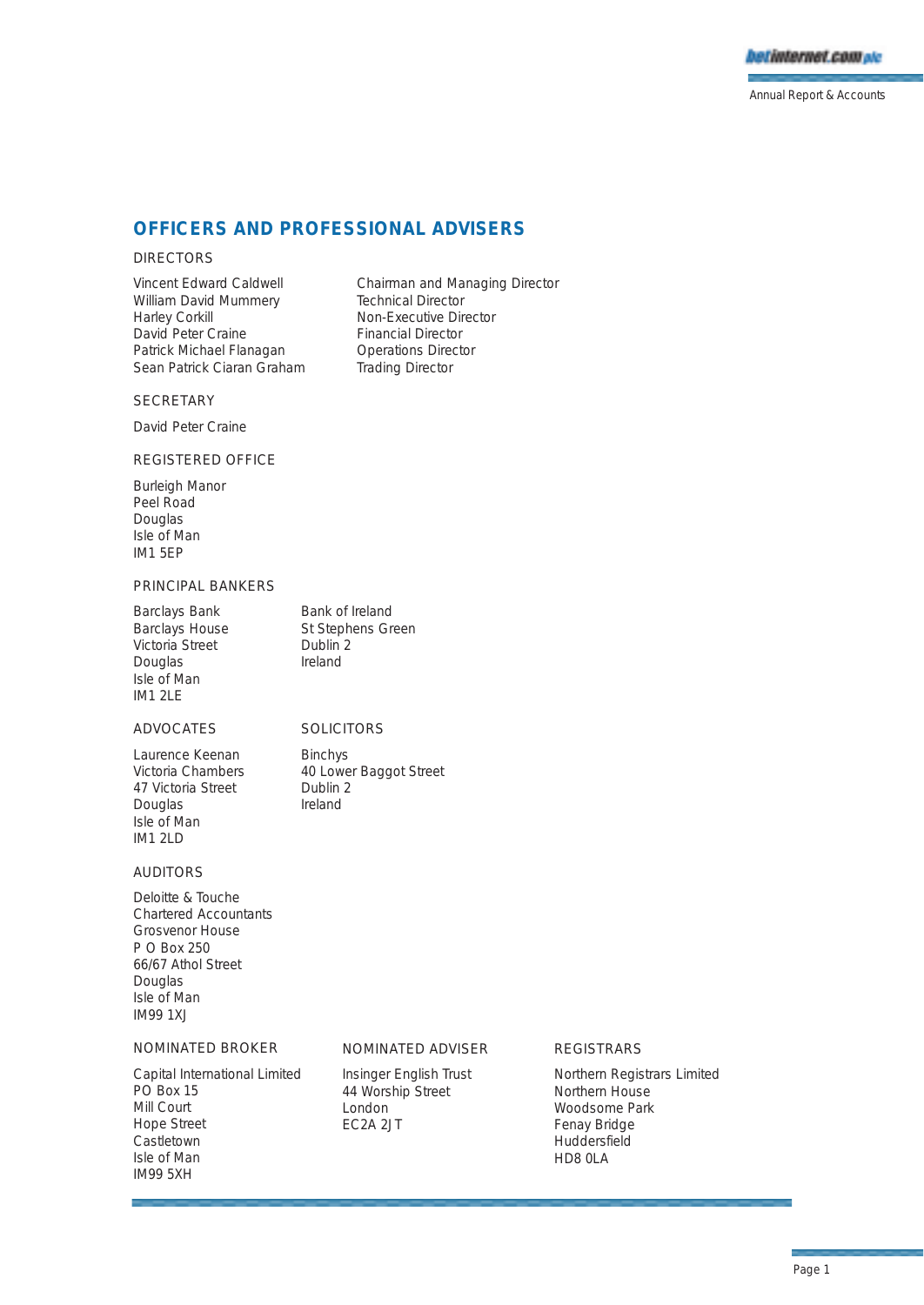## **DIRECTORS' PROFILES**

### Vincent Edward Caldwell, aged 40, Chairman and Managing Director

Formerly resident in Dublin, he operated as a licensed bookmaker from 1989 to 1993. He owned, together with members of his family, and ran six licensed betting shops. Whilst resident on the Isle of Man he worked for Stanley Leisure plc and the Joe Jennings chain of betting shops from 1995 to 1997. Mr Caldwell was responsible for establishing the company which commenced a telephone betting operation in October 1998 and expanded to the Internet in mid March 2000. Under the terms of the licence issued to the company by the Isle of Man Gaming Commission he is the designated official and is therefore the manager with day-to-day responsibility for the running of the betting operation.

In February 2000 Vincent Caldwell was appointed the inaugural Chairman of the Isle of Man Association of Betting Office Licencees.

### William David Mummery, aged 55, Technical Director

Bill Mummery is responsible for information technology matters for the group and it is within this field, including compliance matters attached to information technology, that he acts. Bill Mummery has over thirty years' experience in the electronics industry, including building and managing national television broadcasting operations for overseas governments and electronic manufacturing in the Peoples' Republic of China. He has over twenty-five years' experience with Granada PLC, including positions as managing director of African and Far Eastern subsidiaries.

### Harley Corkill ACIB, aged 59, Non-Executive Director

Harley Corkill has assumed responsibility for non-information technology related compliance matters, including anti-money laundering regulations. Mr. Corkill worked for many years in a number of senior management positions with the Isle of Man Bank. He is a director of Ulster Bank (IOM) Limited and a trustee of Nobles Isle of Man Hospital.

### David Peter Craine FCA, aged 46, Financial Director & Company Secretary

David Craine is responsible for financial matters for the group. Mr Craine is a director of Browne Craine Associates Limited, an Isle of Man firm of chartered accountants.

### Patrick Michael Flanagan, aged 47, Operations Director

Pat Flanagan joined the company from Ladbrokes for whom he worked since 1977. He took up appointment in that year as a shop manager, being appointed local supervisor within period of twelve months. In 1980, he was promoted to District Manger for North London and in 1981 for London West and North West. In 1986 he was appointed District Manager of London West End and City and in 1987 Operations Director for Ladbrokes Ireland. In 1993 he was further promoted to the position of General Manager, Gibraltar, and in 1999 was appointed Operations Director, Ladbrokes International.

#### Sean Patrick Ciaran Graham, aged 33, Deputy Operations Director

Sean Graham joined the company in mid-April 2000. Mr Graham has extensive experience of the betting industry having worked for 15 years in his family's business, S.P. Graham Limited, for which he was the race room controller.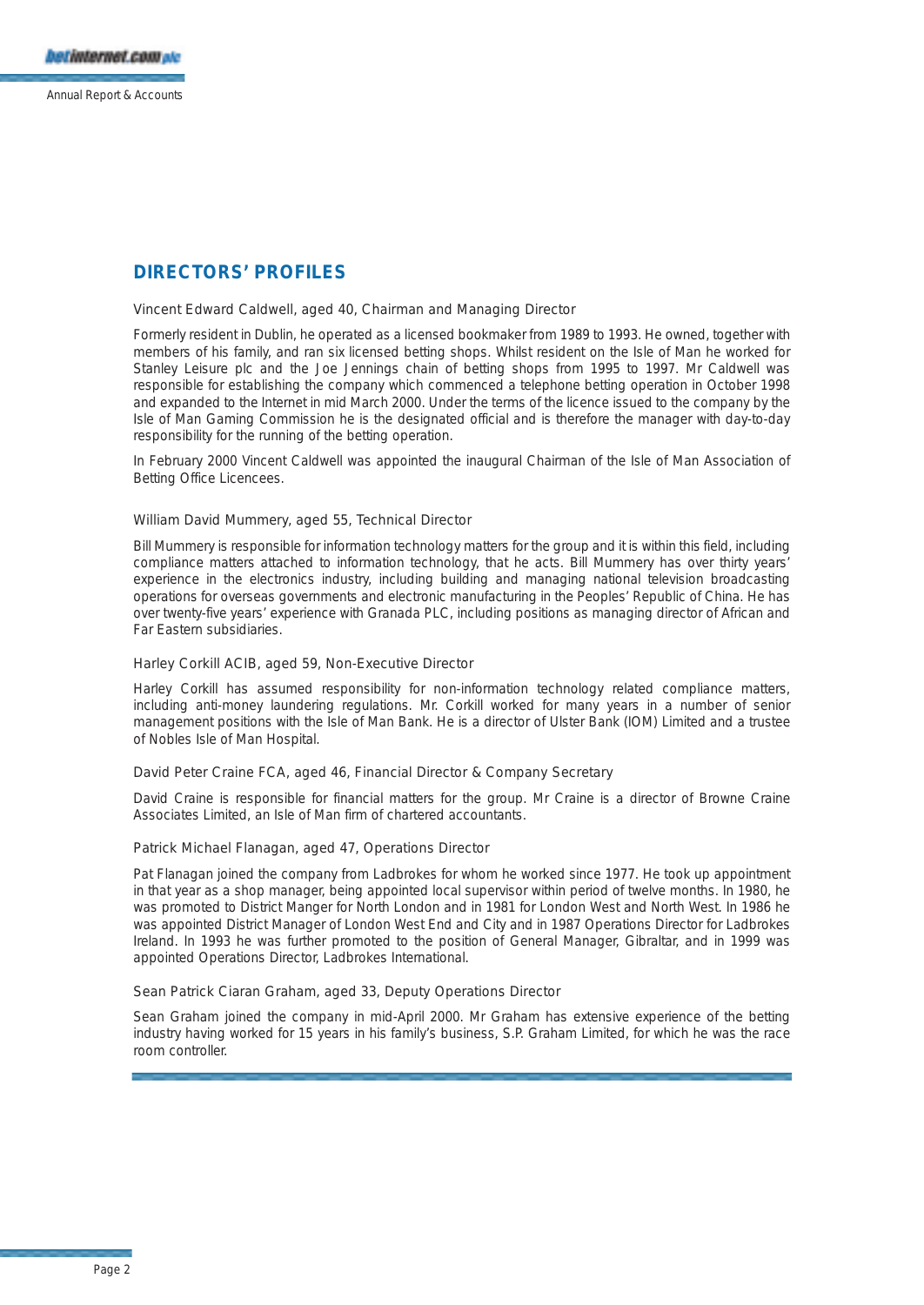## **CHAIRMAN'S STATEMENT**

It gives me pleasure to report on betinternet.com's preliminary results for the year ended 31 May 2001.

## Euro Off-Track

The year to 31 May 2001 has been one of great advances for your company, the most significant of which has been the establishment of Euro Off-Track, our 50/50 partnership with The Greyhound Channel Inc. of America. Under this joint venture, which is based at our premises in the Isle of Man, we have established a Totalisator wagering hub which allows both betinternet.com clients and B2B partners to participate in global totalisator pools. The hub, which is the largest pari-mutuel "Super Hub" in the world, is a state of the art Amtote Spectrum Totalisator System, approved and regulated by the Isle of Man Government. It can support multi-community, multi currency transactions and process nearly 29 million such transactions per hour.

Euro Off-Track has recently been appointed by The Racing Network International (TRNi) as one of its strategic European totalisator transmission hubs. As TRNi's hub, Euro Off-Track will transmit wagering data directly into the totalisator systems at the Thoroughbred tracks licenced by TRNi. Commencement of the service began on 26 October this year with advance wagering on the Breeder's Cup at Belmont in New York, the richest horseracing event in the world. Euro Off-Track has also been appointed as the exclusive International hub for the American Greyhound Broadcast Association which includes premiere US greyhound tracks such as Derby Lane, Hollywood, Flagler, Jacksonville and Palm Beach as well as the exclusive off-track hub for the Irish Greyhound Board tracks, Shelbourne Park and Harolds Cross in Dublin.

Besides offering wagering direct through our own individual customer accounts Euro Off-Track also enables us to provide other bookmakers and licencees with a gateway to the US and Irish totalisator pools, enabling them to participate direct into host tracks whilst maintaining their own customer confidentiality and consequently providing betinternet.com with a risk free revenue stream. The Euro Off-Track system is not restricted to greyhound and horse race totalisators. Pari-mutuel wagering offers the gambler the opportunity of lottery style bets with enormous jackpots and testing is underway to deliver a full suite of totalisator based sports wagers, including a pool based on the Soccer World Cup 2002. We believe that the future of sports wagering in a global environment is through multi-sport pari-mutuel wagering, as it enables gamblers on a global basis to access events and pools which they would otherwise not be able to do and is one of the few forms of gambling which guarantees a profit to the operator.

## Fixed Odds Betting

Turning to our traditional fixed odds betting activities, we are continuing to target sports content channels on the Internet and gambling communities, with a focus on Far Eastern football orientated content provider sites. Betting on soccer now represents over 70 per cent of the company's business with around 130 countries screening English Premiership football live to their audiences. The company's fastest growing area in terms of its client base is the Far East. Although the profitability of the betting industry generally was adversely affected by the results of the Euro 2000 Soccer Tournament in which, totally against expectations and precedent, the four favourite countries all reached the semi-final stage, the tournament was an important factor in increasing the exposure of the betinternet.com brand in the global market and the Directors believe that our brand and market penetration will assist us in delivering a competitive advantage for the 2002 World Cup, co-hosted in Japan and Korea.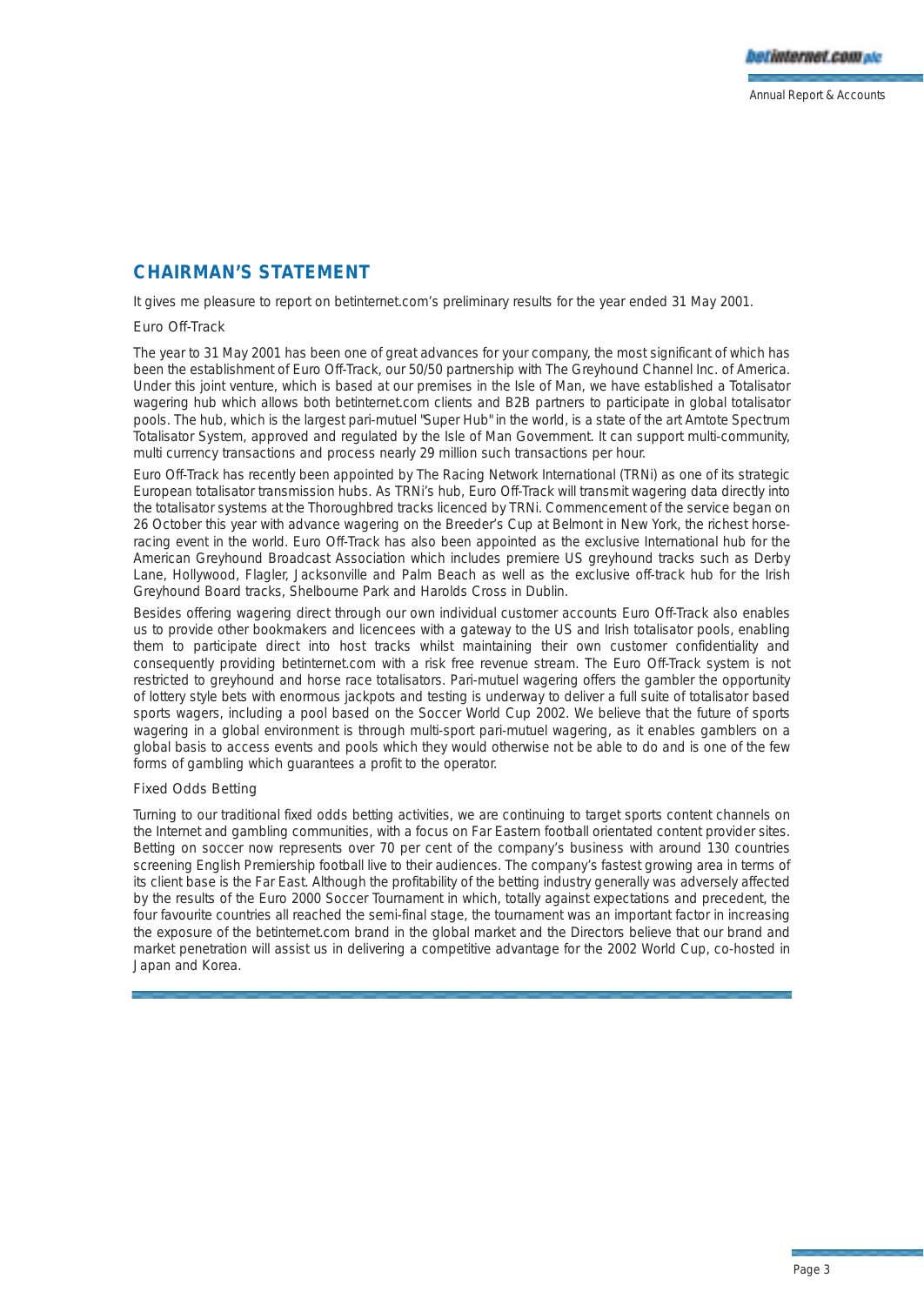## **CHAIRMAN'S STATEMENT (CONT.)**

#### Other Developments

betinternet.com has become one of the first major on-line sports wagering and pari-mutuel operators to implement a fully automated ecommerce multi-currency facility for its customers. This has become possible through the integration of the company's software systems and the grant of full Merchant Status by Barclays Merchant Services UK and became operational in September 2001. Coupled with our "Risk Guardian" security screening system which will greatly enhance our credit referencing and risk management procedures, we are able to offer our clients a fully automated, entirely secure, on-line deposit facility with a turn round time of less than six seconds.

On the Isle of Man, Tynwald, the Island's parliament, has approved the issue of a further nine on-line gambling licences. betinternet.com has applied for one of these licences and we are already in preliminary discussions with potential joint venture partners with a view to its exploitation if it is granted.

### **Technology**

betinternet.com's technology continues to prove to be exceptionally reliable. Our investment in security measures has meant that, despite ever increasing threats of intrusion and virus attack, we have remained fully protected in both of these key areas. Our systems have demonstrated their ability to "grow" with, and meet the needs of, the business with in excess of 1,000,000 page impressions per day. We believe that the company will continue to benefit from its location in the Isle of Man which has one of the most advanced telecommunications infrastructures in the world.

#### Financial Results

For the year under review turnover rose by £36,841,497 to £48,536,839, an increase over the previous year of 315 per cent. Pre-tax losses of £2,320,224 compared with £1,035,616 last year reflect our continuing commitment to substantial investment in technological infrastructure and marketing. As a result, the company sustained a loss for the year of 2.96p per share (2000 - 3.01p per share). The Directors do not recommend the payment of a dividend.

#### Corporate Affairs

In May of this year your Directors announced that they had received approaches which they were reviewing which may or may not lead to offers for the share capital of the company and, in the meantime, were continuing to review various strategic options available to them for the development of the company, which included remaining independent. We have now finalised our review of approaches received and have decided not to pursue talks with any party. We intend, instead, to raise up to £3,000,000 (before expenses) through a subscription for 29,000,000 new Ordinary Shares by Burnbrae Limited, Mr. M. Child and members of my family at a price of 10p per share together with a placing of up to a further 1,000,000 new Ordinary Shares at the same price.

Under the terms of the subscription agreement, members of my family (or companies nominated by them) will subscribe for an aggregate of 2,500,000 new Ordinary Shares, the proceeds of which will be utilised in the repayment of a loan in the sum of £250,000 made to the company on 6 July 2001. The Directors consider, having consulted Insinger English Trust, that the terms of this subscription are fair and reasonable insofar as the shareholders of betinternet.com are concerned.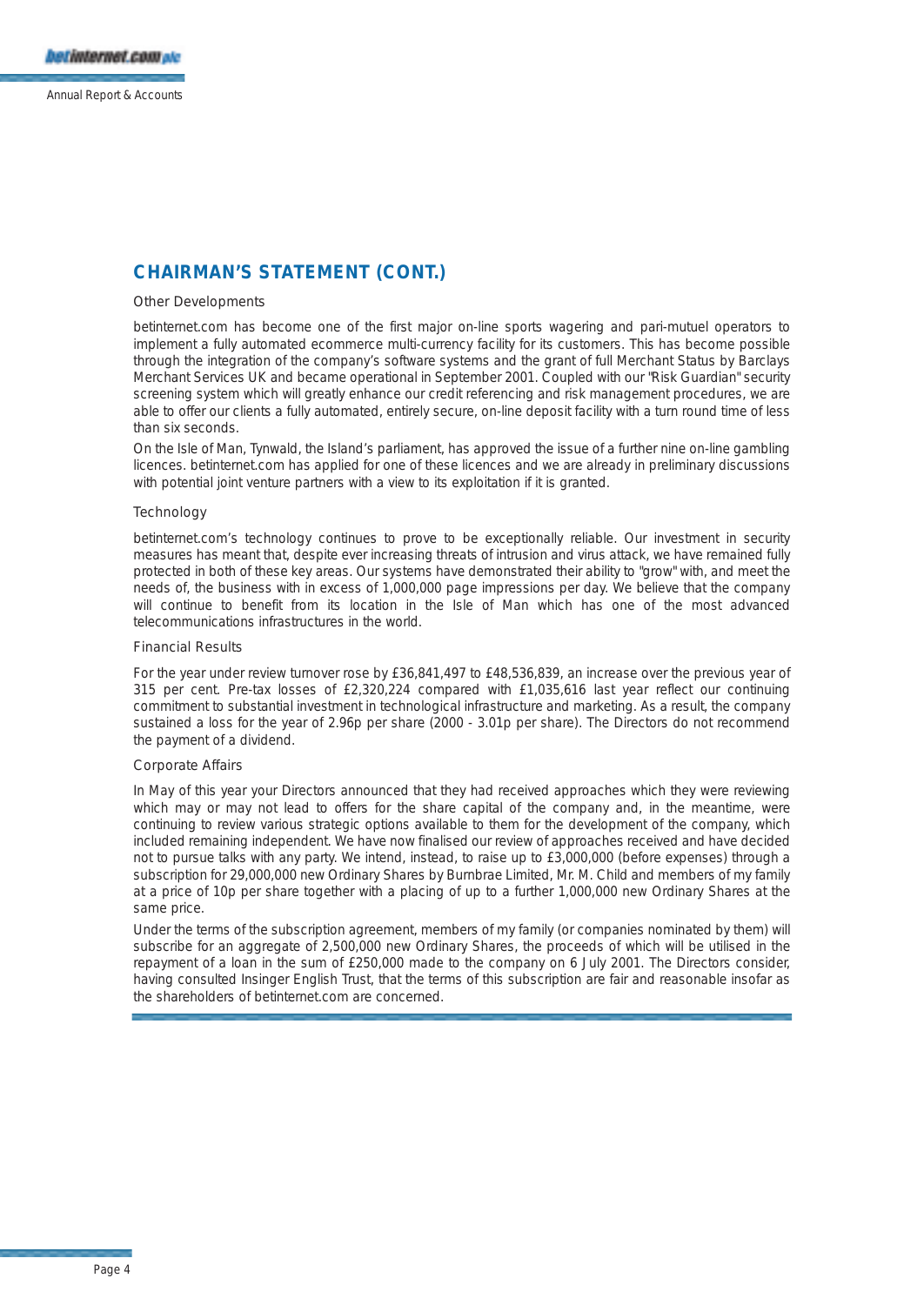## **CHAIRMAN'S STATEMENT (CONT.)**

It is also proposed that the company will issue to all existing shareholders and to subscribers and placees under the above arrangements warrants to subscribe for Ordinary Shares in the company at a subscription price of 12p per share on the basis of 1 new Ordinary Share for every 4 Ordinary Shares held as at the record date, which is expected to be the date following the Extraordinary General Meeting referred to below. All the warrants will have a life of three years from the date of issue, shall be exercisable at any time and their terms shall be adjusted in respect of any subsequent rights issues or capitalisation issues. Application will be made for the warrants to be admitted to trading on AIM.

## Extraordinary General Meeting

A circular, giving further details of the arrangements described above will be posted to all shareholders as soon as possible. The circular will also contain a Notice convening an Extraordinary General Meeting at which resolutions will be proposed to give effect to these arrangements. The Auditors' Report on the financial statements for the year ended 31 May 2001 will draw attention to the going concern implications of a failure to approve these arrangements.

## Proposed Board Changes

It is proposed that, following the Extraordinary General Meeting and subject to the passing of the resolutions proposed at the meeting, Mr. Mark Child (aged 39) will be appointed as a Non-Executive Director. Mr Child is a director of Regent Pacific Corporate Finance Limited and iRegent Corporate Finance Limited. There is no information to be disclosed in relation to Mr Child which falls to be disclosed under paragraph (f)(iii)-(viii) of Schedule 2 to the AIM Rules.

### Conclusion

The past year has been one of great encouragement with major strategic advances through the development of Euro Off-Track and the company's operational systems as well as a strong increase in turnover from betinternet.com's traditional business. The growth in the number of our clients in the 20-30 age group is in line with your Board's strategy as is the increasing proportion of transactions being carried out via the Internet. Of our fixed odds turnover, two thirds is now conducted in this way, as opposed to one third a year ago. The changing profile of our clients, the increase in multiple or "exotic" wagers, the reduction in average stakes and the increase in Internet turnover will all increase gross profit margins. These factors, coupled in particular with Euro Off-Track's development of totalisator wagering with its ability to produce substantial risk-free revenues, represent significant steps in the Board's drive to develop betinternet.com into a thriving, profitable business. Your Directors look to the future, both in the short and the long term, with great confidence.

Chairman

VE Caldwell 5 November 2001

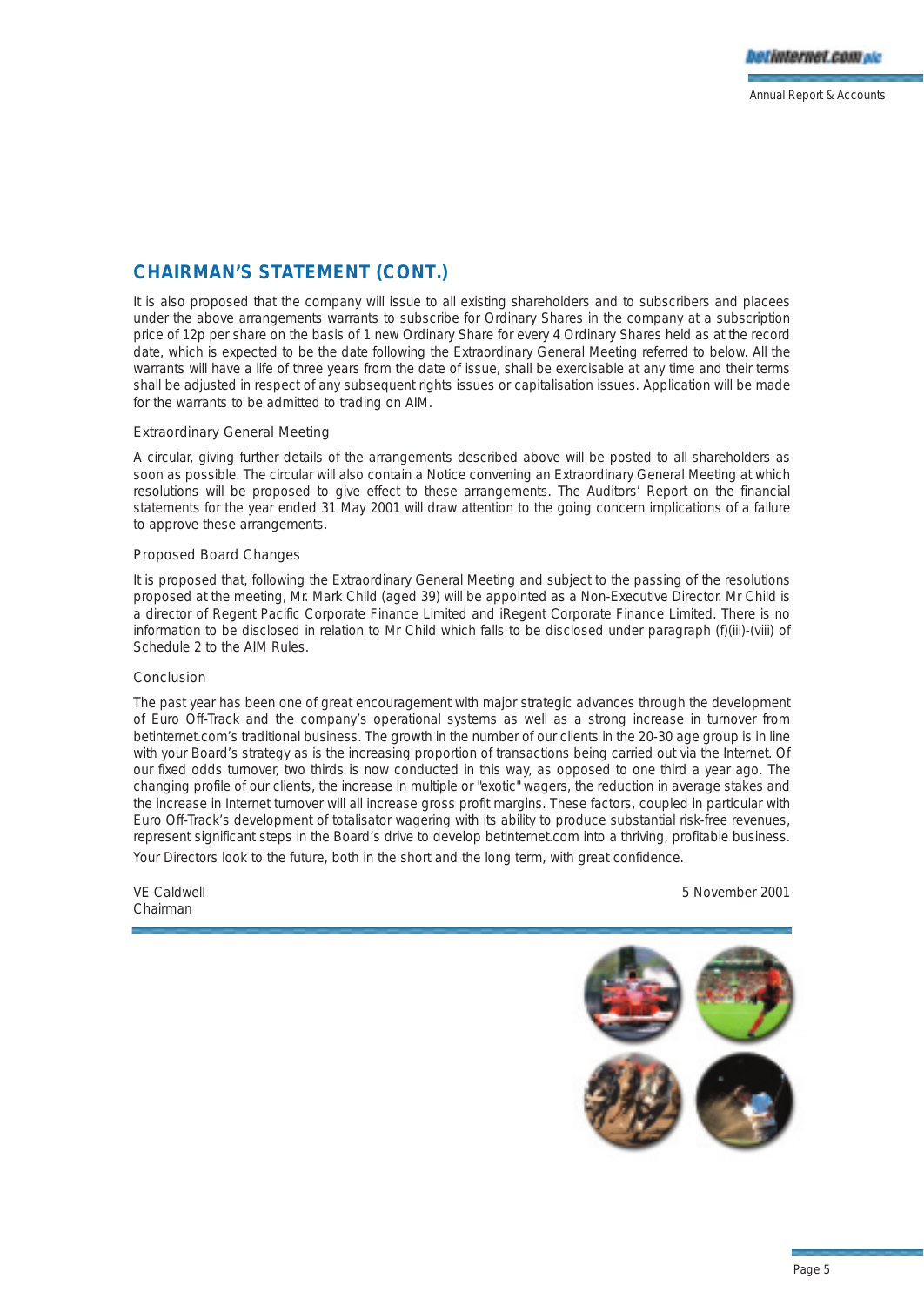## **DIRECTORS' REPORT**

The directors present their report and the audited financial statements for the year ended 31 May 2001.

## ACTIVITIES

The company holds a Betting Office Licence issued by the Isle of Man Government and has operated an international telephone betting service since October 1998 and an on-line Internet betting service since 17 March 2000. In order to avail of the preferential rate of betting duty applicable to "international telephone bets" the company undertook not to accept bets from persons resident either in the Isle of Man or the United Kingdom. Following changes in the United Kingdom duty regime, these restrictions were relaxed from April 2001 onwards so that the company can now accept bets from persons resident in the United Kingdom, but still cannot accept bets from Isle of Man residents. The company's licence is renewable annually with the next renewal due at 31 May 2002.

### RESULTS AND DIVIDENDS

The group made a loss for the year ended 31 May 2001 of  $E$  2,320,224 (2000: loss of £1,035,616). The directors do not propose the declaration of a dividend (2000: £nil). The loss for the year has been transferred to reserves.

### POST BALANCE SHEET EVENTS

On 5th November 2001 the company entered into a subscription and shareholders agreement (the "Subscription Agreement") with two new investors ("the new investors") to provide for a total investment in the company of £3,000,000.

The terms of the Subscription Agreement need to be ratified by the company's shareholders at the Extraordinary General Meeting ("EGM") to be held on the same day as the Annual General Meeting. The principal terms of the Subscription Agreement are as follows:

- within 2 days of signing the Subscription Agreement £390,920 is to be lent to the company by one of the new investors;
- within 3 days of the EGM the new investors will subscribe for 10,500,000 new ordinary 1p shares in the company, issued at 10p per share, for a consideration of £1,050,000 and the loan of £390,920 will be repaid;
- at this time the Chairman and members of his family, or companies nominated by them, will subscribe for 2,500,000 new ordinary 1p shares, issued at 10p per share, for a consideration of £250,000. The consideration will be settled by offset against the £250,000 loan payable by the company to those parties. This loan was not in place at 31 May 2001 and has been provided since that date as temporary working capital for the group. Also at this time other investors will be solicited to invest in the placement of 1,000,000 new ordinary 1p shares at 10p each, with the aim of raising a further £100,000;
- within 6 months of the EGM and conditional on there being no material breach of the warranties contained in the Subscription Agreement the new investors will subscribe for 8,000,000 new ordinary 1p shares in the company, issued at 10p per share, for a consideration of £800,000;
- within 12 months of the EGM and conditional on there being no material breach of the warranties containe in the Subscription Agreement the new investors will subscribe for a further 8,000,000 new ordinary 1p shares in the company, issued at 10p per share, for a further consideration of £800,000.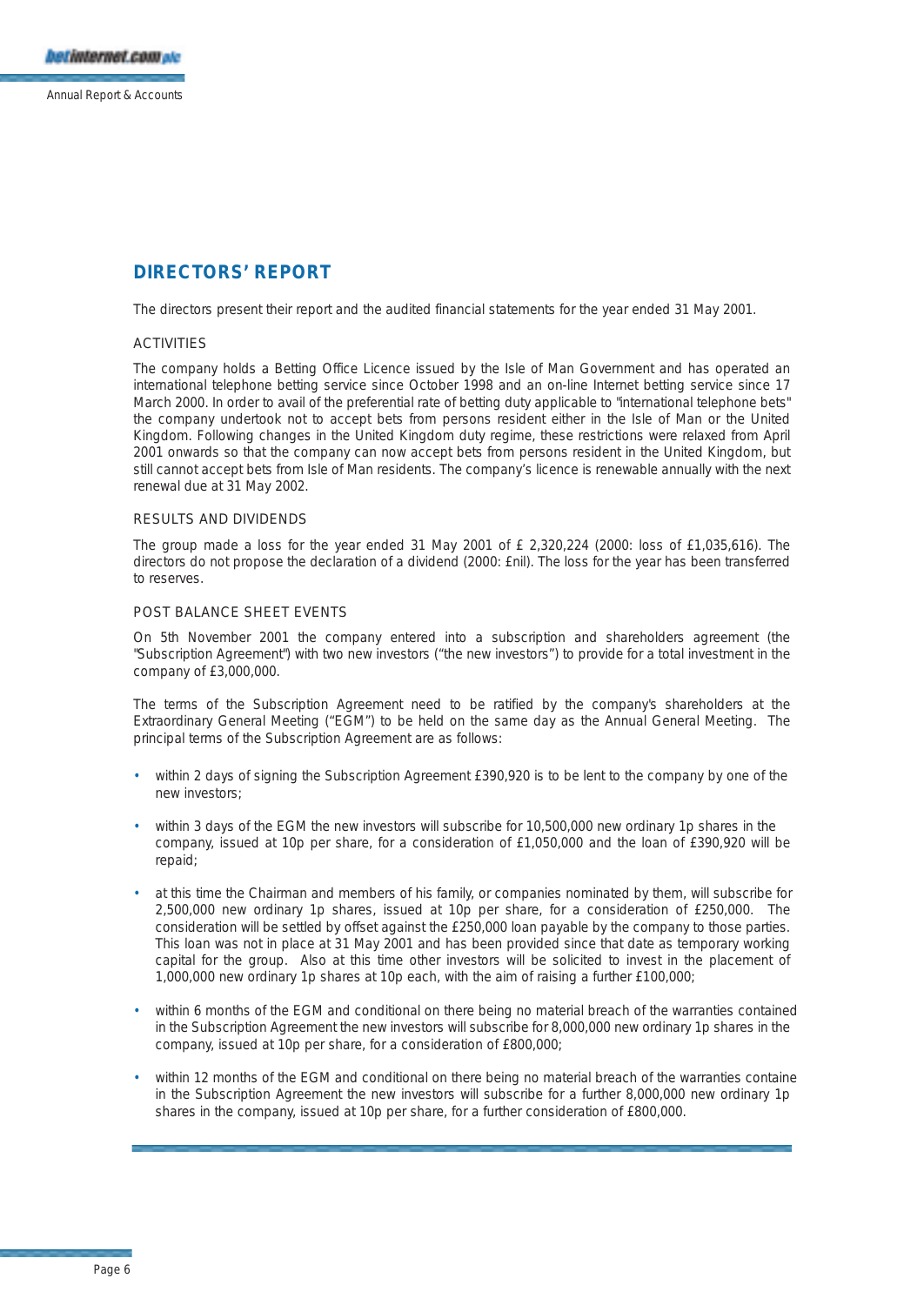

## **DIRECTORS' REPORT**

## POST BALANCE SHEET EVENTS (CONT)

Subject to ratification at the EGM the company will also issue to all existing shareholders and the new shareholders as detailed above, as soon as possible after the record date, being within 3 days of the EGM, a bonus warrant on the basis of a warrant to subscribe for 1 new ordinary 1p share at 12p per share for every 4 shares held at that date. The new investors will also have the right to receive additional warrants on the same basis in respect of their subscriptions within 6 and 12 months of the EGM described above. All warrants shall terminate 3 years from the date of issue of the initial warrants.

### DIRECTORS

The present directors of the company are as set out on page 1. Movements in the membership of the directors during the year ended 31 May 2001 and to date are as follows:

|              | Appointed       |
|--------------|-----------------|
| P M Flanagan | 1 November 2000 |
| S P C Graham | 1 November 2000 |
| D P Craine   | 11 January 2001 |

As at 31 May 2001 the directors' interests in the shares and share options were as follows:

|              |             | Ordinary Shares of 1p each |             | Options over ordinary Shares of 1p each |  |
|--------------|-------------|----------------------------|-------------|-----------------------------------------|--|
|              | 2001<br>No. | 2000<br>No.                | 2001<br>No. | 2000<br>No.                             |  |
| V F Caldwell | 15,633,500  | 15,633,500                 | 300,000     | 300,000                                 |  |
| W D Mummery  | ٠           |                            | 500,000     | 500,000                                 |  |
| H Corkill    | 21,600      | 21,600                     | 100,000     | 100,000                                 |  |
| D P Craine   | 200,000     | N/A                        | 100,000     | N/A                                     |  |
| P M Flanagan | ٠           | N/A                        | 1,000,000   | N/A                                     |  |
| S P C Graham | ٠           | N/A                        | 500,000     | N/A                                     |  |

The holding of V E Caldwell includes 220,000 shares beneficially owned by his wife. At 31 May 2001, H Corkill held, via a nominee company, 21,600 ordinary shares in the company. The exercise price of the options ranges from 1p to 23.15p per share.

The directors had no beneficial interests in the shares of any of the company's subsidiaries.

P M Flanagan, S P C Graham and D P Craine were all appointed directors during the year ended 31 May 2001 and accordingly they all have to stand for re-election.

In accordance with the Articles of Association, W D Mummery retires by rotation and, being eligible, offers himself for re-appointment.

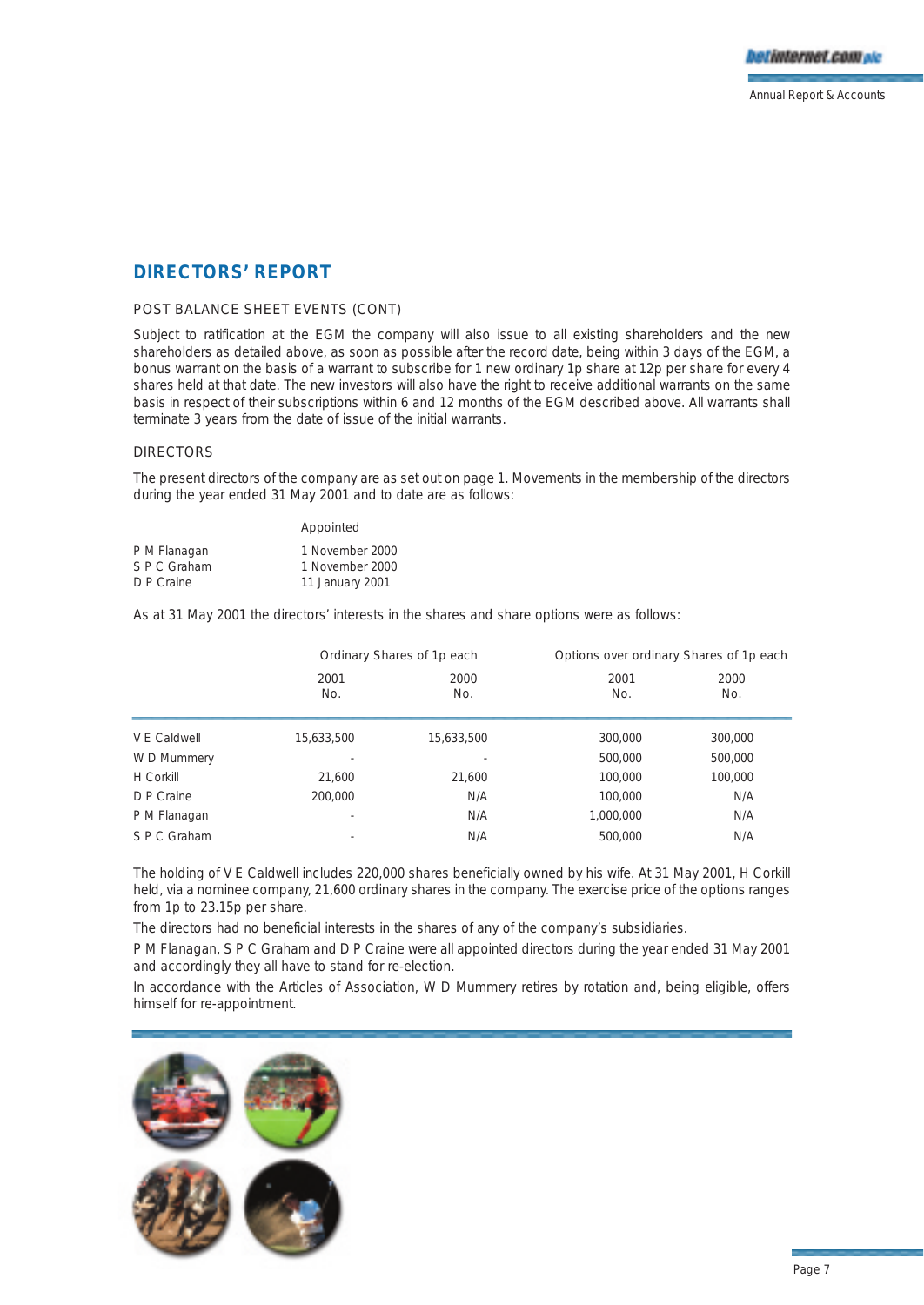## **DIRECTORS' REPORT**

## SUBSTANTIAL INTERESTS

In addition to directors' interests, the company had been advised on 28th October 2001 of the following notifiable shareholdings in excess of 3%:

|                                      | %     | Number of Ordinary<br><b>Shares</b> |
|--------------------------------------|-------|-------------------------------------|
| Pershing Nominees Limited a/c CACLT  | 20.41 | 15,984,756                          |
| Mill Properties Limited              | 13.93 | 10.913.500                          |
| Jennifer Caldwell                    | 6.30  | 4.937.600                           |
| Diplomat Trust Company Limited       | 5.74  | 4,500,000                           |
| The European Trustee Company Limited | 3.30  | 2.586.673                           |
| Martin Caldwell                      | 3.49  | 2.735.321                           |

J Caldwell and M Caldwell are respectively a sister and brother of a director of the company, V E Caldwell. Shares held by Diplomat Trust Company Limited are held for the benefit of Caldwell family members and trusts, whilst the shares held by Mill Properties Limited represent a family related shareholding of the Caldwell family.

## SUPPLIER PAYMENT POLICY

It is group policy to agree and clearly communicate the terms of payment as part of the commercial arrangements negotiated with suppliers and then to pay according to those terms based upon the timely receipt of an accurate invoice.

### AUDITORS

Deloitte & Touche have expressed their willingness to continue as auditors, and, accordingly, will be reappointed at the Annual General Meeting of the company without any resolution being passed in accordance with Section 12 (2) of the Companies Act 1982.

Approved by the Board of Directors and signed on behalf of the Board D P Craine - Secretary 5 November 2001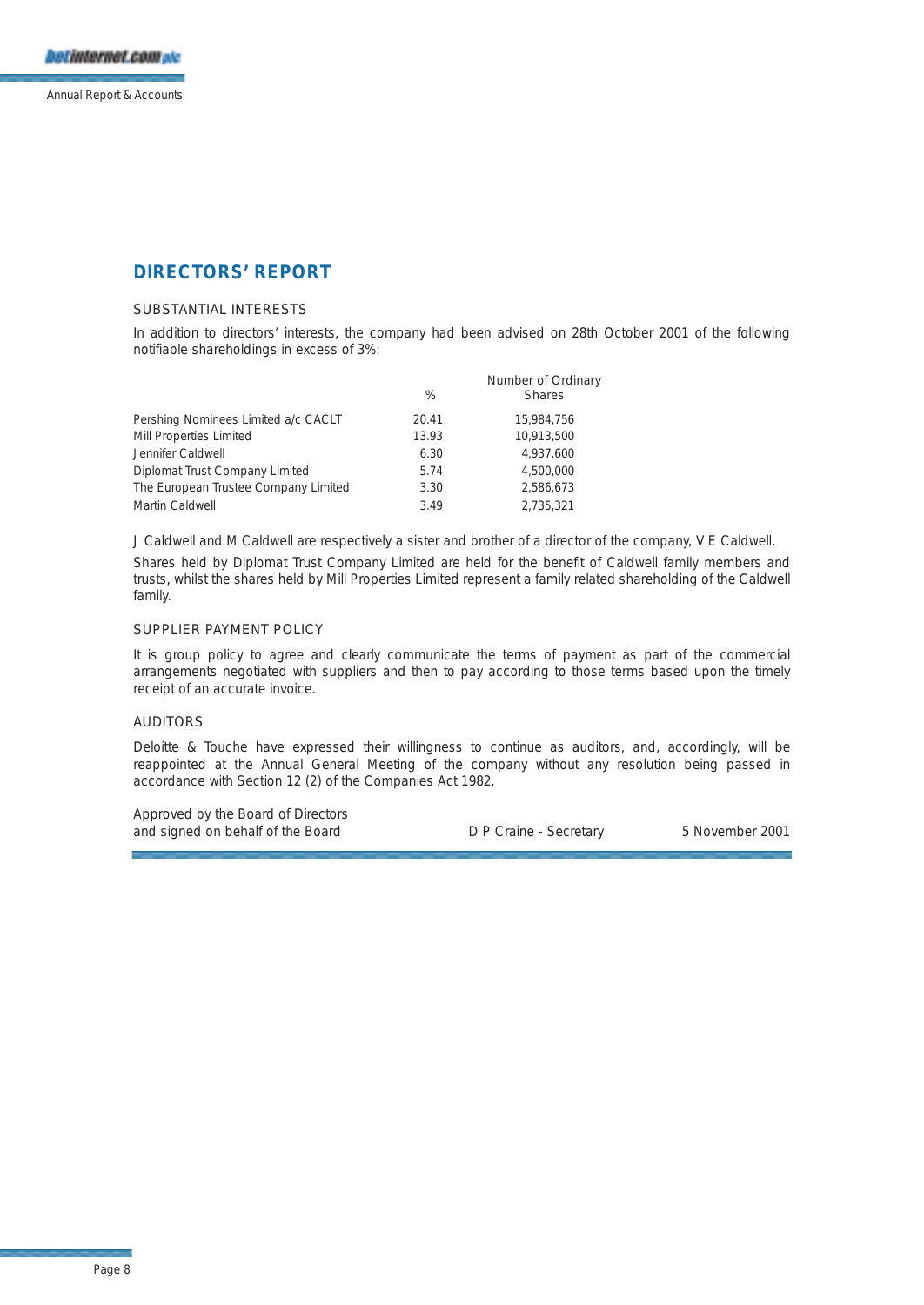## **CORPORATE GOVERNANCE**

In June 1998 the Hampel Committee and the London Stock Exchange published the Combined Code on corporate governance. This combines the Cadbury Code on corporate governance, the Greenbury Code on directors' remuneration and new requirements arising from the findings of the Hampel Committee. The Combined Code contains recommendations for best practice focusing on control and reporting functions of the Board.

Although the company's securities have been admitted on to the Alternative Investment Market and the company is not required to comply with the Combined Code, the Board monitors the company's established procedures and continues, so far as possible, to comply with the Code to the extent that it is appropriate for the size and stage of development of the company.

The Board has established audit and remuneration committees and proposes in due course to appoint a non executive chairman who is expected to be appointed to both committees. The appointment of a non executive chairman would allow for the separation of the role of chairman and managing director.

The audit committee, at present comprising Mr H Corkill (chairman), Mr V E Caldwell and Mr D P Craine, financial director to the company, assists the Board in discharging its responsibilities for accounting policies, internal controls and financial reporting.

The remuneration committee, presently comprising Mr H Corkill (chairman) and Mr V E Caldwell, recommends to the Board terms and conditions, including annual remuneration, for executive directors and senior management.

The company is incorporated in the Isle of Man and complies only with the requirements of that jurisdiction regarding the disclosure of directors remuneration. Details of directors' share options are included in the directors' report.

## Directors Liability Insurance

The company does not maintain insurance cover for directors liability in relation to the group, however it is proposed such cover will be obtained in the near future.

## Turnbull

The Board is presently making arrangements to document procedures in writing for review.

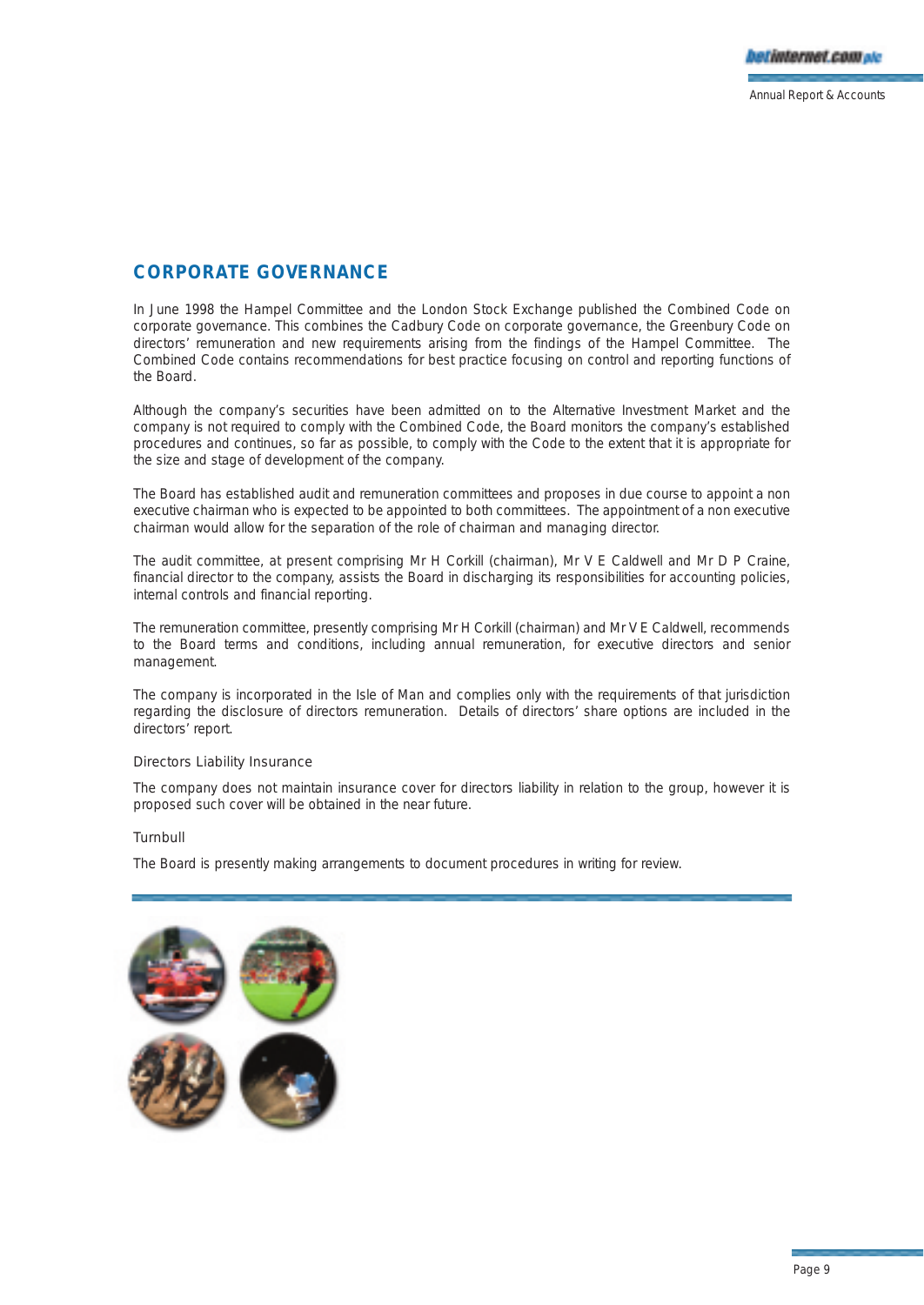## **STATEMENT OF DIRECTORS' RESPONSIBILITIES**

Company law requires the directors to prepare financial statements for each financial period which give a true and fair view of the state of affairs of the company and the group as at the end of the financial period and of the profit or loss of the group for that period. In preparing those financial statements, the directors are required to

- select suitable accounting policies and then apply them consistently
- make judgements and estimates that are reasonable and prudent
- state whether applicable accounting standards have been followed, subject to any material departures disclosed and explained in the financial statements and accompanying notes; and
- prepare the financial statements on the going concern basis unless it is inappropriate to presume that the company will continue in business.

The directors are responsible for keeping proper accounting records which disclose with reasonable accuracy at any time the financial position of the company and the group and to enable them to ensure that the financial statements comply with the Companies Acts 1931 to 1993. They are also responsible for the group's system of internal control, for safeguarding the assets of the company and the group and hence for taking reasonable steps for the prevention and detection of fraud and other irregularities.

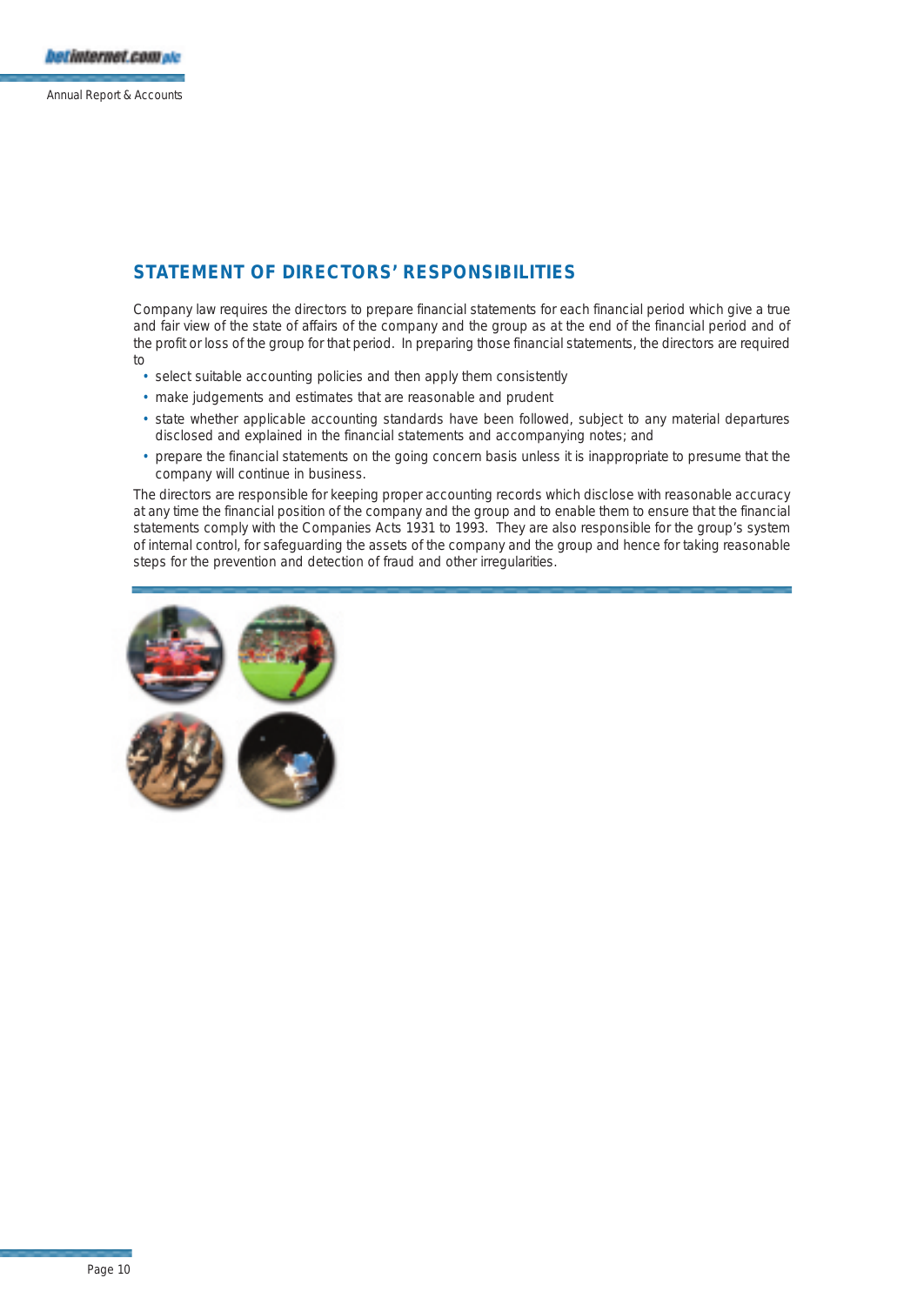## **AUDITORS' REPORT TO THE MEMBERS OF betinternet.com plc**

We have audited the financial statements on pages 12 to 28 which have been prepared under the accounting policies set out on pages 16 and 17.

### Respective responsibilities of directors and auditors

The directors are responsible for preparing the Annual Report, including, as described on page 10, the financial statements, which are required to be prepared in accordance with applicable Isle of Man law and Accounting Standards. Our responsibilities, as independent auditors, are established by statute, the Auditing Practices Board, and by our profession's ethical guidance.

We report to you our opinion as to whether the financial statements give a true and fair view and are properly prepared in accordance with the Companies Acts 1931 to 1993. We also report to you if, in our opinion, the directors' report is not consistent with the financial statements, if the group has not kept proper accounting records, if we have not received all the information and explanations we require for our audit, or if information specified by law regarding directors' remuneration and transactions with the company and other members of the group is not disclosed.

We read the other information contained in the Annual Report and consider whether it is consistent with the audited financial statements. We consider the implications for our report if we become aware of any apparent misstatements or material inconsistencies with the financial statements.

## Basis of opinion

We conducted our audit in accordance with United Kingdom Auditing Standards issued by the Auditing Practices Board. An audit includes examination, on a test basis, of evidence relevant to the amounts and disclosures in the financial statements. It also includes an assessment of the significant estimates and judgements made by the directors in the preparation of the financial statements, and of whether the accounting policies are appropriate to the circumstances of the company and group, consistently applied and adequately disclosed.

We planned and performed our audit so as to obtain all the information and explanations which we considered necessary in order to provide us with sufficient evidence to give reasonable assurance that the financial statements are free from material misstatement, whether caused by fraud or other irregularity or error. In forming our opinion we also evaluated the overall adequacy of the presentation of information in the financial statements.

### Going concern

In forming our opinion, we have considered the adequacy of the disclosures made in notes 1 and 22 to the financial statements concerning the uncertainty as to the ratification by the shareholders of the Subscription Agreement under which substantial funds would become available to the company. In view of the significance of this uncertainty we consider that it should be drawn to your attention but our opinion is not qualified in this respect.

## Opinion

In our opinion the financial statements give a true and fair view of the state of affairs of the company and the group as at 31 May 2001 and of the loss for the group for the year then ended and have been properly prepared in accordance with the Companies Acts 1931 to 1993.

Deloitte & Touche, Chartered Accountants 5 November 2001 Grosvenor House, PO Box 250, 66/67 Athol Street, Douglas, Isle of Man IM99 1XJ.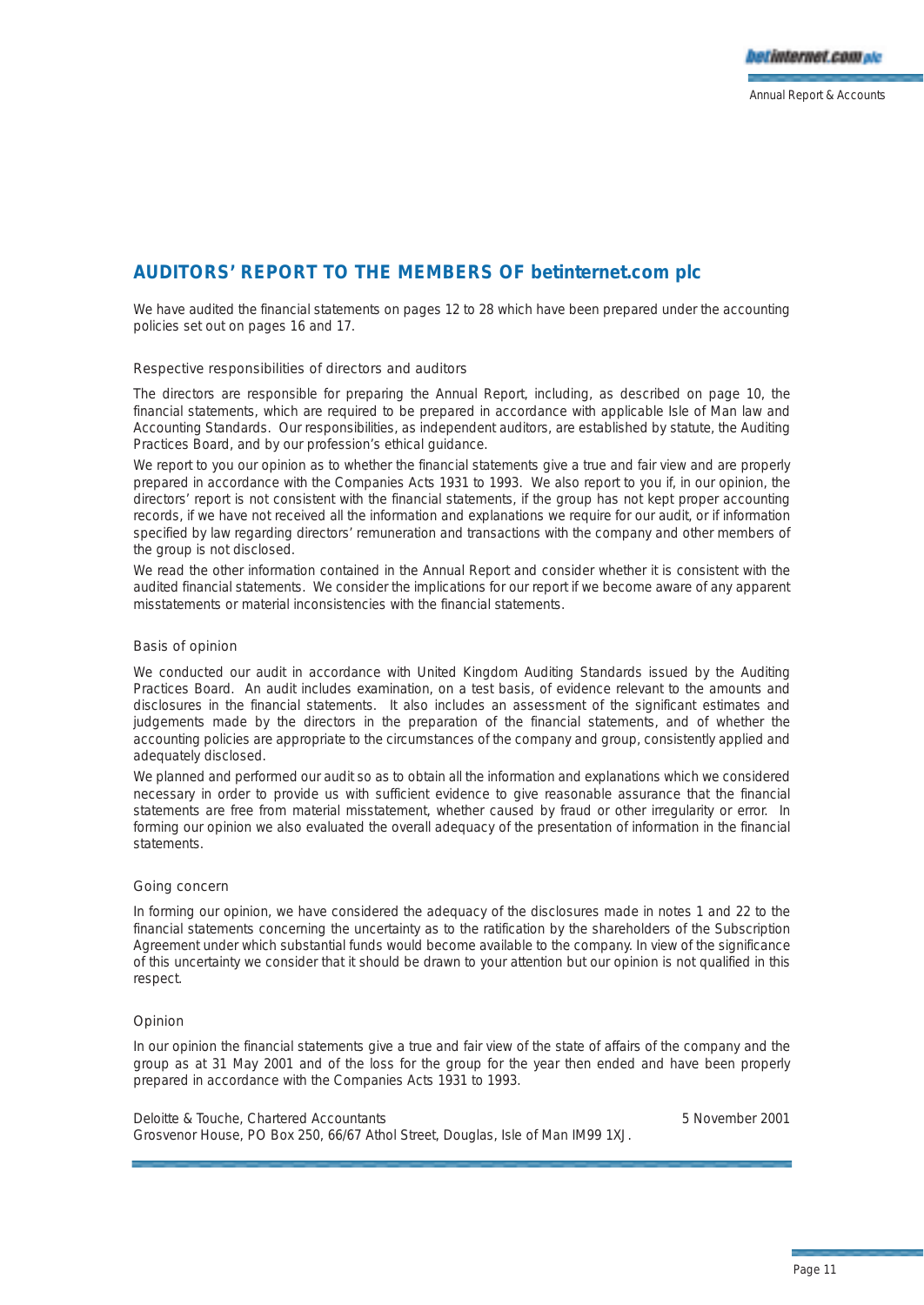Annual Report & Accounts

## **CONSOLIDATED PROFIT AND LOSS ACCOUNT**

Year Ended 31 May 2001

|                                                                                                                                                            | <b>Note</b>    | 2001<br>£                            | 2000<br>£                         |
|------------------------------------------------------------------------------------------------------------------------------------------------------------|----------------|--------------------------------------|-----------------------------------|
| Group turnover<br>Betting stakes received                                                                                                                  | $\overline{2}$ | 48,536,839                           | 11,695,342                        |
| Cost of sales<br>Winnings paid and bets laid off<br>Betting duty paid                                                                                      |                | (47, 194, 317)<br>(146, 430)         | (11, 285, 097)<br>(35, 294)       |
| Gross profit<br>Administration expenses                                                                                                                    | $\overline{2}$ | 1,196,092<br>(3,486,480)             | 374,951<br>(1,428,546)            |
| <b>Operating loss</b>                                                                                                                                      | 3              | (2, 290, 388)                        | (1,053,595)                       |
| Group operating loss<br>Share of operating loss in<br>- joint ventures                                                                                     |                | (8, 169)                             |                                   |
| Total operating loss including share<br>of joint ventures and associates<br>Interest receivable and similar income<br>Interest payable and similar charges | 6              | (2, 298, 557)<br>71,507<br>(93, 174) | (1,053,595)<br>27,303<br>(9, 324) |
| Loss on ordinary activities before taxation<br>and retained loss for the year                                                                              | 4, 14, 15      | (2,320,224)                          | (1,035,616)                       |
| Basic Loss Per Share (pence)                                                                                                                               | 5              | (2.96)                               | (3.01)                            |
| Diluted Loss Per Share (pence)                                                                                                                             | 5              | (2.91)                               | (2.85)                            |

The directors consider that all results derive from continuing operations for both the current and prior year. A statement of total recognised gains and losses is not required as there were no recognised gains and losses other than the loss for the current year. This was also the case for the prior year.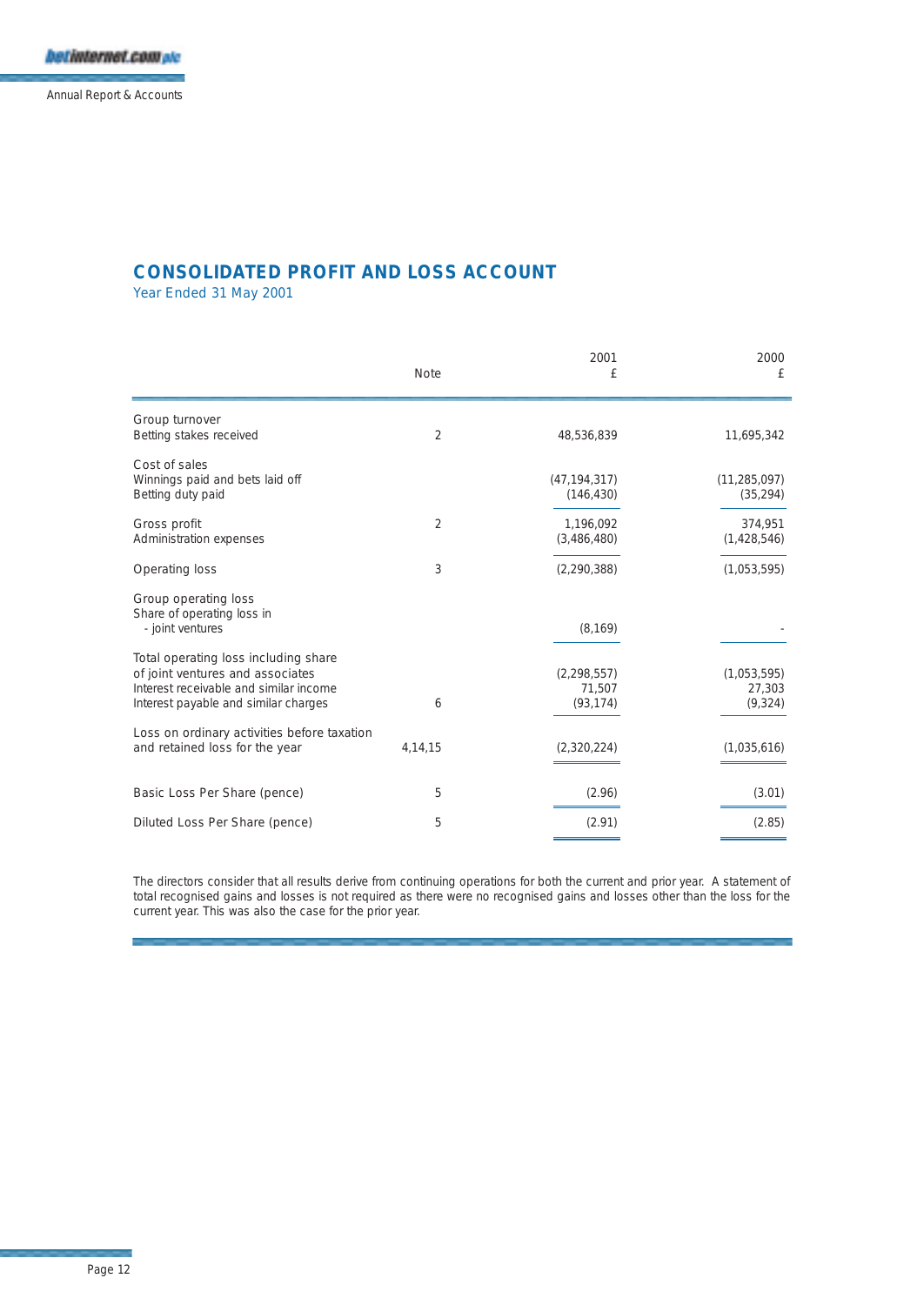

## **CONSOLIDATED BALANCE SHEET**

31 May 2001

|                                                                       | <b>Note</b>    | 2001<br>£                           | 2000<br>£                             |
|-----------------------------------------------------------------------|----------------|-------------------------------------|---------------------------------------|
| <b>FIXED ASSETS</b>                                                   |                |                                     |                                       |
| Intangible assets<br>Tangible assets<br>Investments in joint ventures | 7<br>8,9<br>10 | 377,739<br>226,692                  | 257,028<br>318,987                    |
| - Share of gross assets<br>- Share of gross liabilities               |                | 131,943<br>(130, 943)               |                                       |
| Investments in associates                                             | 10             | 116,802                             |                                       |
|                                                                       |                | 722,233                             | 576,015                               |
| <b>CURRENT ASSETS</b>                                                 |                |                                     |                                       |
| Debtors<br>Cash at bank and in hand                                   | 11             | 833,880<br>947,013                  | 203,806<br>3,421,795                  |
|                                                                       |                | 1,780,893                           | 3,625,601                             |
| <b>CREDITORS:</b><br>amounts falling due within one year              | 12             | (1, 761, 573)                       | (1, 142, 534)                         |
| <b>NET CURRENT ASSETS</b>                                             |                | 19,320                              | 2,483,067                             |
| <b>TOTAL ASSETS</b>                                                   |                | 741,553                             | 3,059,082                             |
| <b>CAPITAL AND RESERVES</b>                                           |                |                                     |                                       |
| Called up share capital<br>Share premium<br>Profit and loss account   | 13<br>13<br>14 | 783,296<br>3,617,779<br>(3,659,522) | 781,841<br>3,616,539<br>(1, 339, 298) |
| <b>EQUITY SHAREHOLDERS' FUNDS</b>                                     | 15             | 741,553                             | 3,059,082                             |

These financial statements were approved by the board of directors on 5 November, 2001

Signed on behalf of the board of directors

| V E Caldwell    | W D Mummery |
|-----------------|-------------|
| <b>Director</b> | Director    |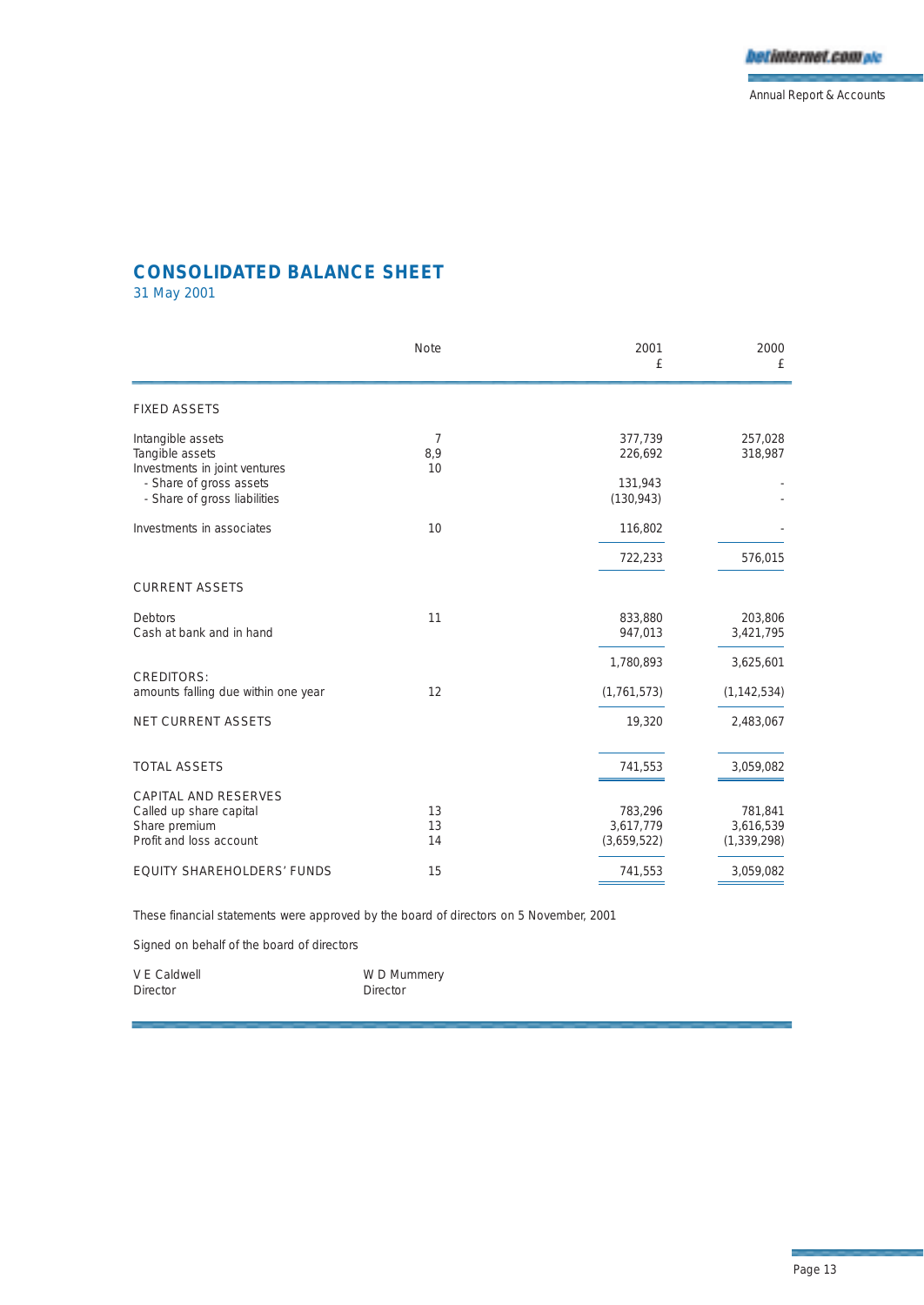Annual Report & Accounts

## **BALANCE SHEET**

31 May 2001

|                                     | <b>Note</b> | 2001<br>£   | 2000<br>£     |
|-------------------------------------|-------------|-------------|---------------|
| <b>FIXED ASSETS</b>                 |             |             |               |
| Intangible assets                   | 7           |             | 558           |
| Tangible assets                     | 8           | 50,148      | 14,576        |
| Investments                         | 10          | 217,807     | 4             |
|                                     |             | 267,955     | 15,138        |
|                                     |             |             |               |
| <b>CURRENT ASSETS</b>               |             |             |               |
| Debtors                             | 11          | 1,240,355   | 648,168       |
| Cash at bank and in hand            |             | 885,353     | 3,421,795     |
|                                     |             | 2,125,708   | 4,069,963     |
| <b>CREDITORS:</b>                   |             |             |               |
| amounts falling due within one year | 12          | (1,688,420) | (998, 690)    |
| <b>NET CURRENT ASSETS</b>           |             | 437,288     | 3,071,273     |
|                                     |             |             |               |
| <b>TOTAL ASSETS</b>                 |             | 705,243     | 3,086,411     |
|                                     |             |             |               |
| <b>CAPITAL AND RESERVES</b>         |             |             |               |
| Called up share capital             | 13          | 783,296     | 781,841       |
| Share premium                       | 13          | 3,617,779   | 3,616,539     |
| Profit and loss account             | 14          | (3,695,832) | (1, 311, 969) |
|                                     |             |             |               |
| <b>EQUITY SHAREHOLDERS' FUNDS</b>   |             | 705,243     | 3,086,411     |

These financial statements were approved by the board of directors on 5 November, 2001

Signed on behalf of the board of directors

| V E Caldwell    | W D Mummery |
|-----------------|-------------|
| <b>Director</b> | Director    |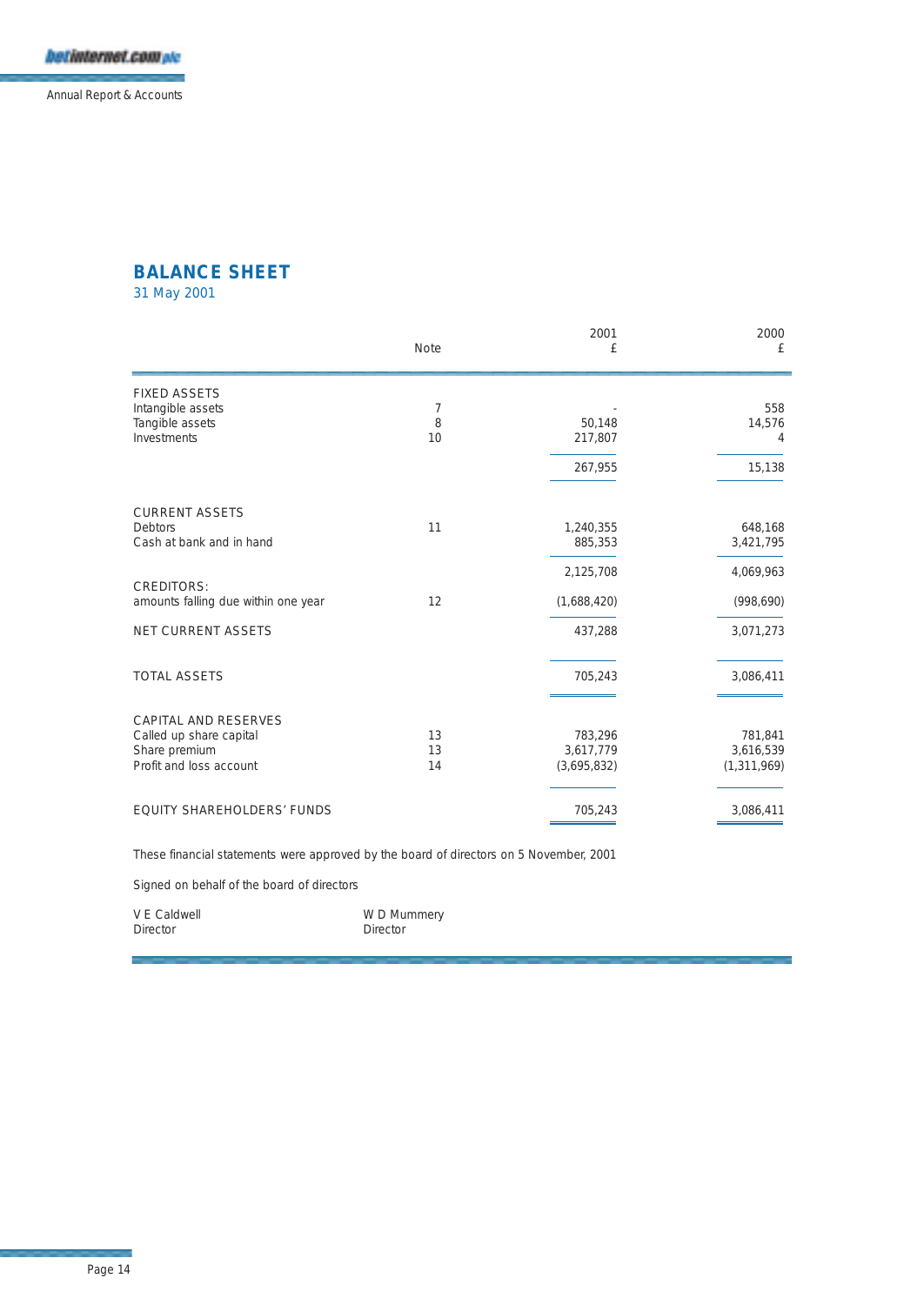## **CONSOLIDATED CASH FLOW STATEMENT**

Year ended 31 May 2001

|                                                              | <b>Note</b> | 2001<br>£   | 2000<br>£  |
|--------------------------------------------------------------|-------------|-------------|------------|
| Net cash outflow from operating activities                   | 16          | (2,071,012) | (267, 471) |
| Returns on investments and servicing of finance              | 17          | (21,667)    | 17,979     |
| Capital expenditure and financial investment                 | 17          | (278, 176)  | (629, 682) |
| Cash outflow before use of liquid<br>resources and financing |             | (2,370,885) | (879, 174) |
| Financing                                                    | 17          | 2.695       | 4,148,380  |
| (Decrease)/increase in cash in the year                      |             | (2,368,160) | 3,269,206  |

## Reconciliation of net cash flow to net funds

|                                                                      | <b>Note</b> | 2001<br>£                      | 2000<br>£                            |
|----------------------------------------------------------------------|-------------|--------------------------------|--------------------------------------|
| Net funds at 1 June                                                  |             | 3,294,079                      | 24,873                               |
| (Decrease)/increase in cash in the year                              |             | (2,368,160)                    | 3.269.206                            |
| Net funds at 31 May                                                  |             | 925,919                        | 3,294,079                            |
| Represented by<br>Cash at bank and in hand<br><b>Bank overdrafts</b> | 12          | 947,013<br>(21,094)<br>925,919 | 3,421,795<br>(127, 716)<br>3,294,079 |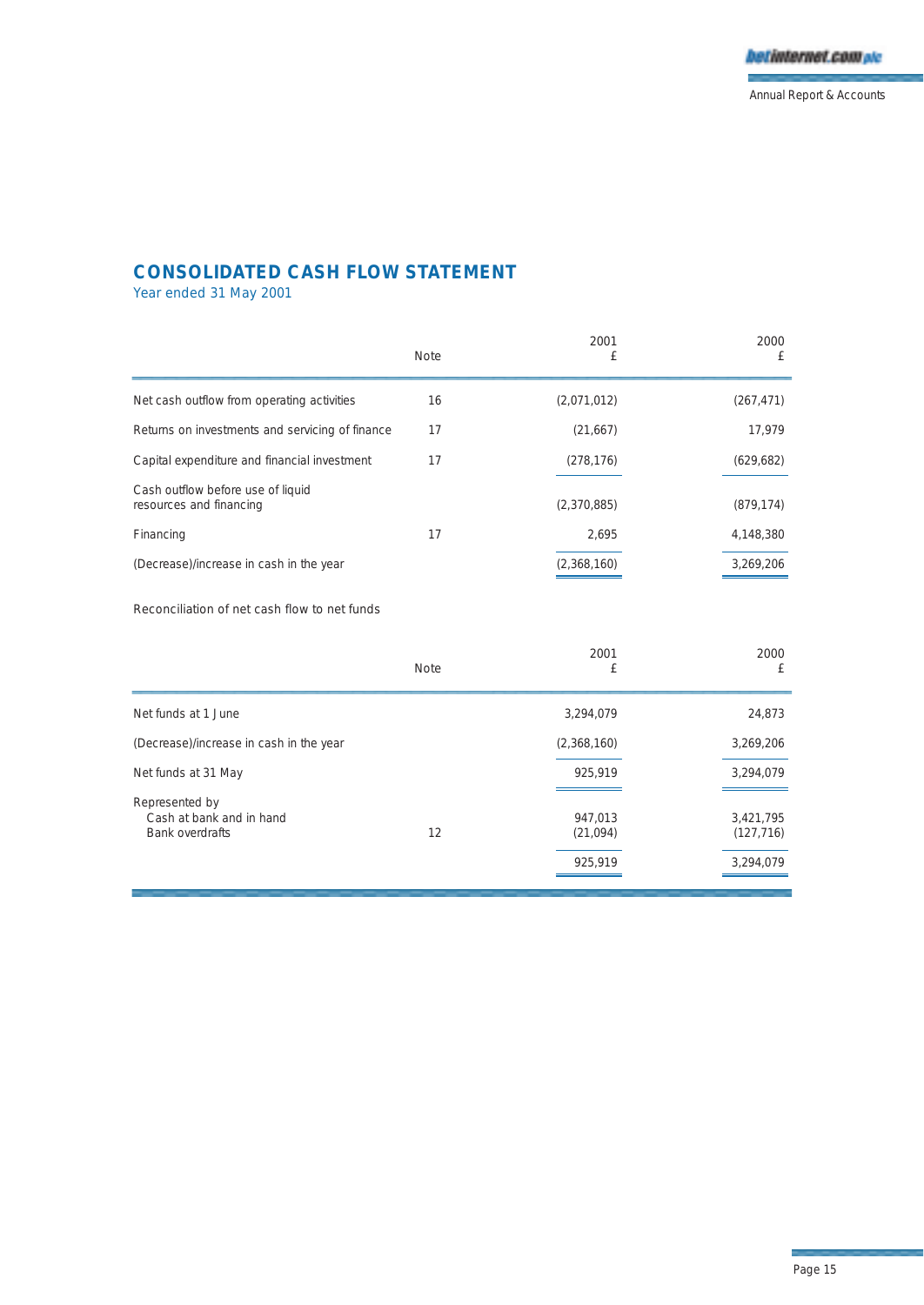

Year ended 31 May 2001

#### **1. ACCOUNTING POLICIES**

In the absence of comparable accounting standards in the Isle of Man, the directors have chosen to apply United Kingdom Accounting Standards published by the United Kingdom's Accounting Standards Board in the preparation of the financial statements, provided that they are not inconsistent with the requirements of the Isle of Man Companies Acts 1931 to 1993.

The particular accounting policies adopted are described below.

#### Basis of preparation of the financial statements

As descried in note 22, on 5 November, 2001 the company entered into a Subscription Agreement under which substantial new funds will become available to the company. The terms of the agreement will need to be ratified at an Extraordinary General Meeting ("EGM") to be held on the same day as the AGM.

The directors are confident that the Subscription Agreement will be ratified at the EGM and, on this basis, consider it appropriate to prepare the accounts on a going concern basis. The financial statements do not include any adjustments which would result from a failure to obtain further funding for the company.

#### Accounting convention

The financial statements are prepared under the historical cost convention.

#### Basis of consolidation

The consolidated financial statements incorporate the financial statements of the company and all of its subsidiaries, joint ventures and associate undertakings.

Joint ventures are accounted for using the gross equity method.

Shares in associated undertakings are accounted for using the equity method. The consolidated profit and loss account includes the group share of pre-tax profits and attributable taxation of the associated undertakings based on the audited financial statements for the financial year. In the consolidated balance sheet, the investment in associated undertakings is shown at the group's share of the net assets of the associated undertakings.

#### Investments

Investments held as fixed assets are stated at cost less provision for impairment.

#### Betting stakes, free bets and winnings

Stakes received from customers less voids are recognised as income at the point the event to which they relate has been completed. Winnings paid are reflected at the point the outcome of the event to which the bet relates becomes known. Any stakes received prior to the balance sheet date, where the event to which they relate occurs after the balance sheet date, are not recognised as income, but are reflected as deferred income in the balance sheet.

Where free bets are offered to customers as part of a promotional drive, the amount of the stakes given as free bets are reflected as an expense disclosed within advertising / marketing expenses which is included within administrative expenses in the profit and loss account. Where the free bet is a winning bet the winnings paid to the customer are reflected as if the bet was a normal bet.

### Foreign currency

Foreign currency balances are translated to Sterling at the rate of exchange ruling on the last business day in the group's financial year.

Foreign currency transactions are converted to Sterling at the rate of exchange ruling at the date of the transaction.

Profits and losses on foreign currency translations and conversions are included in the profit and loss account.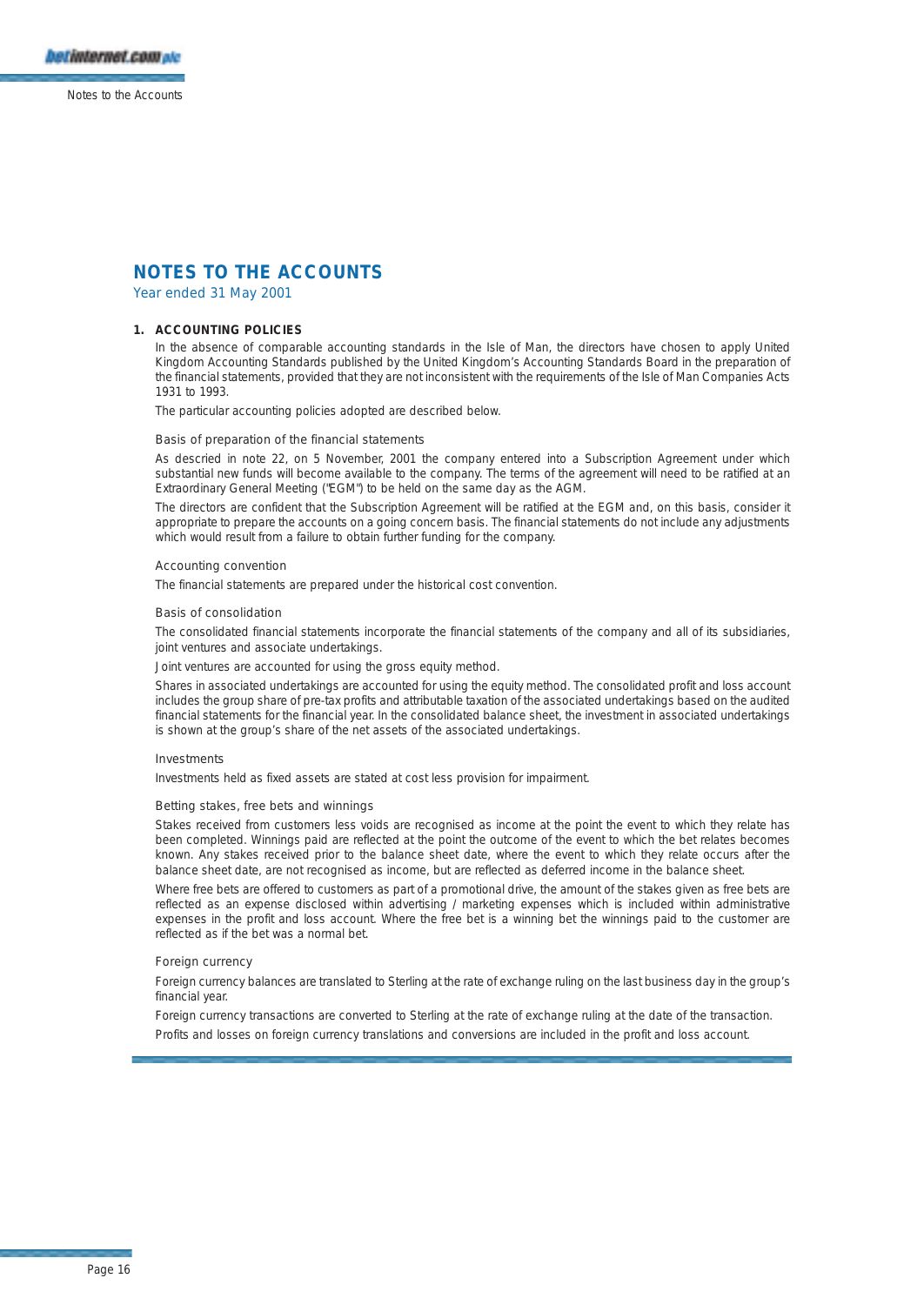

Year ended 31 May 2001

### **1. ACCOUNTING POLICIES (CONT.)**

### Operating leases

Operating lease rentals are charged to the profit and loss account in equal annual amounts over the lease term.

#### Bank interest

Bank interest income is recognised in the profit and loss account on a receivable basis and accordingly amounts are reflected in the balance sheet for interest receivable at the balance sheet date.

#### Tangible fixed assets

Depreciation is provided on cost in equal annual instalments over the estimated useful lives of the assets. The rates of depreciation are as follows:

| Computer equipment and software            | 33 1/3 % |
|--------------------------------------------|----------|
| Fixtures and fittings and office equipment | 25%      |
| Motor vehicles                             | 25%      |

At 31 May 2000 the policy with regard to fixtures and fittings, computer equipment and software was to depreciate these over a two-year period. The directors have now decided, based on the policies being applied by other companies involved with Internet operations, to revise the policy applied so that all tangible fixed assets are depreciated over a three-year period. Had the old policy been applied during the year ended 31 May 2001 then the additional depreciation charge resulting would have been £15,157.

#### Intangible assets

Development costs for the group are capitalised where, in the opinion of the directors, there is a benefit that will be derived from the expenditure incurred. At 31 May 2000 given the nature of such costs they were written off in equal annual instalments over a period not exceeding two years. The directors have now decided, based on the policies being applied by other companies involved with Internet operations, to revise the policy applied so that all intangible fixed assets are amortised over a three-year period. Had the old policy been applied during the year ended 31 May 2001 then the additional amortisation charge resulting would have been £55,887.

In respect of the company the unamortised amount brought forward at 1 June 2000 of £558 has been written off in full during the year to 31 May 2001.

#### Deferred taxation

Deferred taxation is provided on timing differences arising from different treatment of items for accounting and taxation purposes, calculated at the rates at which it is anticipated that tax will arise.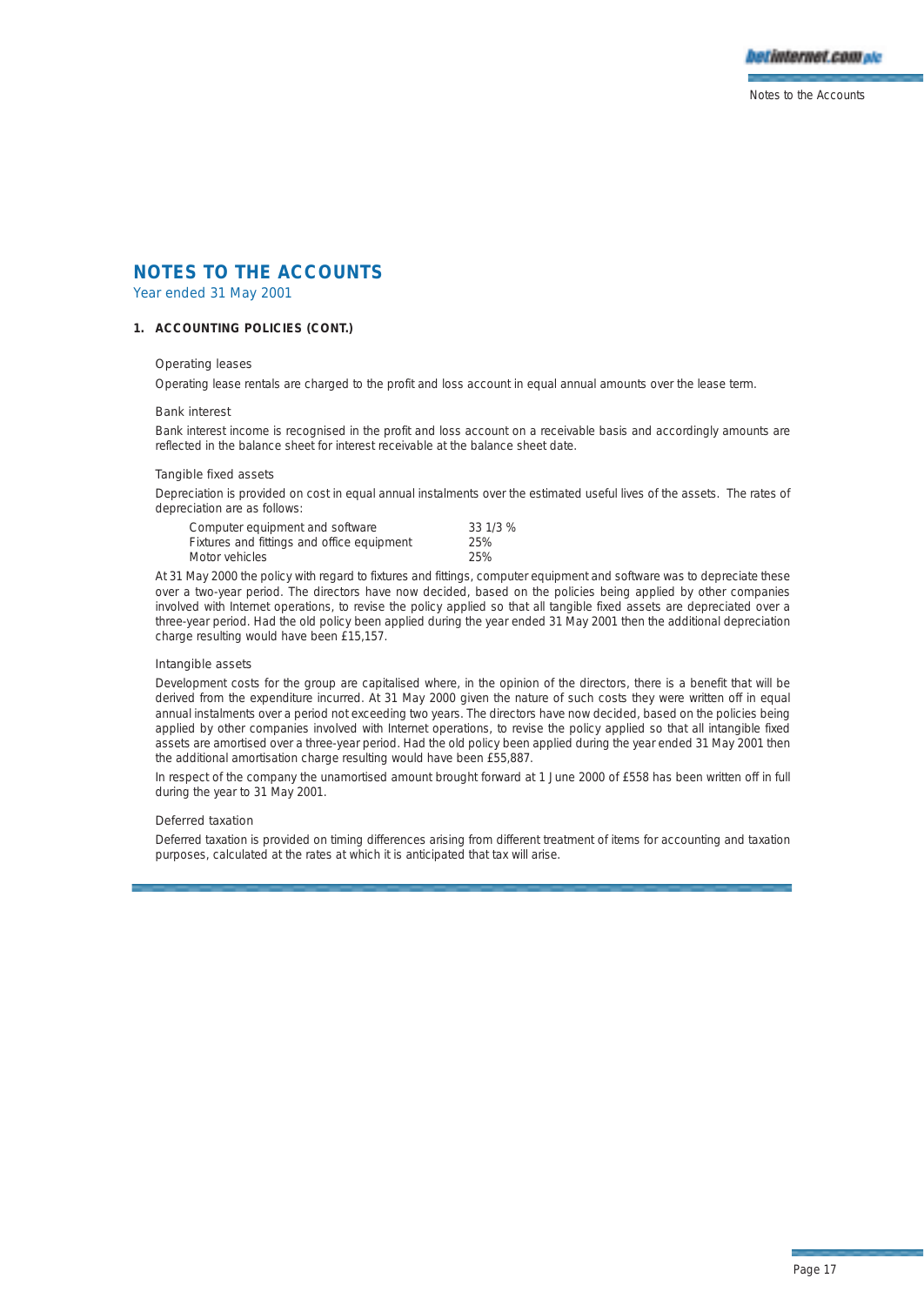Year ended 31 May 2001

### **2. BETTING STAKES RECEIVED/BETTING DUTY PAID**

Turnover represents the stakes received from customers less any void bets recorded. Betting duty is payable to Customs and Excise at the rate of 0.3% of gross stakes received.

The company provides an international telephone and on-line Internet betting service from the Isle of Man. The directors are of the opinion that the markets to which its services are supplied do not differ substantially and accordingly may be treated as one so no geographical analysis is provided. The analysis between the telephone and Internet betting is as detailed below:

| Year ended 31 May 2001                                                          | Telephone<br>£                           | Internet                              | Total                                      |
|---------------------------------------------------------------------------------|------------------------------------------|---------------------------------------|--------------------------------------------|
| Betting stakes received<br>Winnings paid and bets laid off<br>Betting duty paid | 39.551.612<br>(38,669,986)<br>(119, 322) | 8.985.227<br>(8,524,331)<br>(27, 108) | 48.536.839<br>(47, 194, 317)<br>(146, 430) |
| Gross profit                                                                    | 762.304                                  | 433.788                               | 1,196,092                                  |
| Margin (%)                                                                      | 1.93%                                    | 4.83%                                 | 2.46%                                      |

For the prior year the level of Internet based bets was insignificant and accordingly comparative figures have not been prepared.

There was no turnover generated by the investment in joint ventures.

## **3. OPERATING LOSS**

Operating loss is stated after charging:

|                                                          | 2001    | 2000   |
|----------------------------------------------------------|---------|--------|
| Depreciation on tangible fixed assets                    | 121.691 | 49.531 |
| Amortisation of intangible assets                        | 126.528 | 40.538 |
| Auditors' remuneration - audit fees                      | 41.125  | 37.050 |
| - other services                                         | 38.775  | 85.775 |
| Directors' remuneration                                  | 273.729 | 58.750 |
| Operating lease rentals - other than plant and machinery | 57.276  | 17.232 |

Directors' remuneration above excludes any employers' national insurance costs borne by the group. Under the provisions of the Isle of Man Companies Acts 1931 to 1993 there are no requirements to disclose any additional information regarding staff costs, staff numbers, or information regarding the remuneration of directors.

For the prior year fees of £85,775 were paid to he company's auditors in their capacity as Reporting Accountants in connection with the admission of the company's shares on the Alternative Investment Market of the London Stock Exchange. This amount was written off against the share premium account arising on the issue of those shares.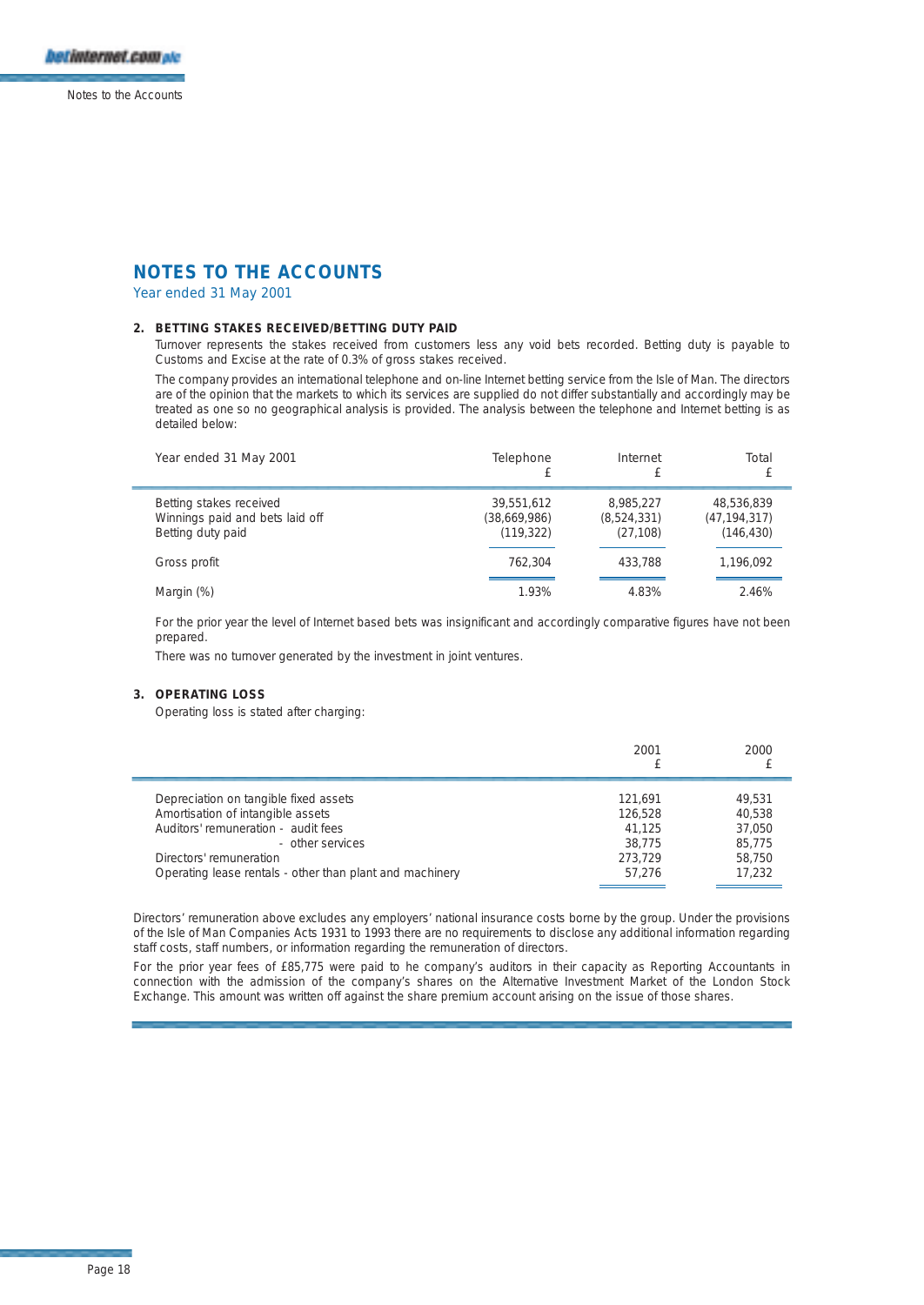

Year ended 31 May 2001

### 4. TAX ON LOSS ON ORDINARY ACTIVITIES

No provision for tax is required for either the current or previous year, due to the level of losses incurred.

#### 5. LOSS PER SHARE

The basic earnings per share is calculated by dividing the losses attributable to ordinary shareholders by the weighted average number of ordinary shares during the year.

Calculation of earnings per share is based on losses of £2,320,224 (2000 : £1,035,616 loss) and the weighted average number of ordinary shares being the equivalent of 78,298,098 (2000 : 34,403,724 ordinary 1p shares).

For diluted earnings per share, the weighted average number of ordinary shares in issue is adjusted to assume conversion of all diluted potential ordinary shares. These represent share options granted to employees where the exercise price is less than the average market price of the Company's shares during the year.

Calculation of diluted earnings per share is based on losses of £2,320,224 (2000 : £1,035,616 loss) and the weighted average number of ordinary shares being the equivalent of 79,734,225 (2000 : 36,383,858 ordinary 1p shares).

## 6. INTEREST PAYABLE AND SIMILAR CHARGES

|                                                                | 2001          | 2000         |
|----------------------------------------------------------------|---------------|--------------|
| Bank overdraft interest<br>Bank and electronic payment charges | 384<br>92.790 | 757<br>8,567 |
|                                                                | 93.174        | 9,324        |

## 7. INTANGIBLE ASSETS

|                                                                   | <b>Development Costs</b> |              |  |
|-------------------------------------------------------------------|--------------------------|--------------|--|
| Cost                                                              | Group<br>£               | Company<br>£ |  |
| At 1 June 2000<br>Additions                                       | 299,794<br>247,239       | 6,685        |  |
| At 31 May 2001                                                    | 547,033                  | 6,685        |  |
| Accumulated amortisation<br>At 1 June 2000<br>Charge for the year | 42,766<br>126,528        | 6,127<br>558 |  |
| At 31 May 2001                                                    | 169,294                  | 6,685        |  |
| Net book value<br>At 31 May 2001                                  | 377,739                  |              |  |
| At 31 May 2000                                                    | 257,028                  | 558          |  |
|                                                                   |                          |              |  |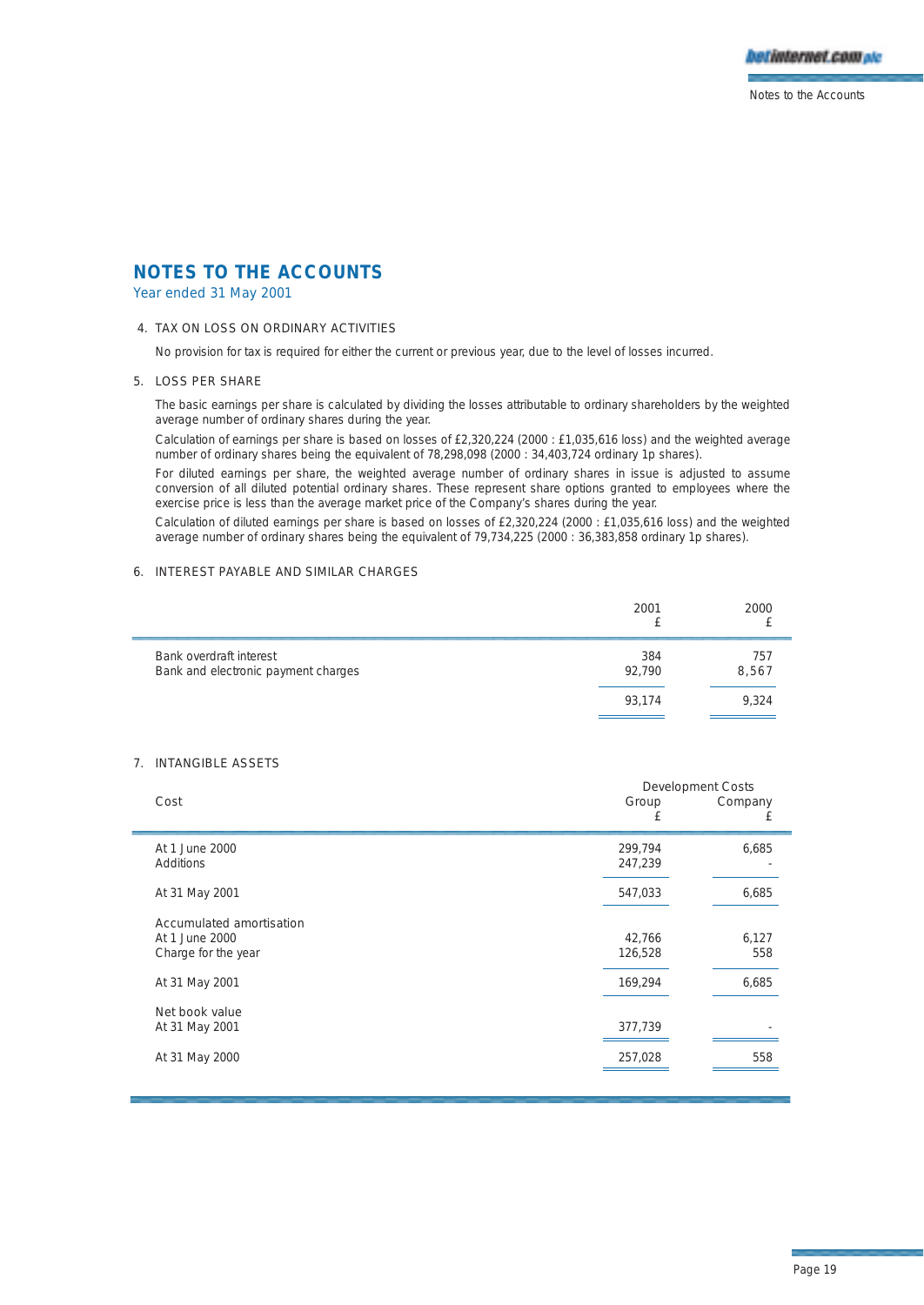

Year ended 31 May 2001

## 8. TANGIBLE ASSETS

| Group                    | Long<br>leasehold<br>property<br>£ | Computer<br>equipment<br>and software<br>£ | Motor<br>vehicle<br>£ | Office<br>equipment<br>fixtures<br>& fittings<br>£ | Total<br>£ |
|--------------------------|------------------------------------|--------------------------------------------|-----------------------|----------------------------------------------------|------------|
| Cost                     |                                    |                                            |                       |                                                    |            |
| At 1 June 2000           | 120,282                            | 240,574                                    |                       | 22,745                                             | 383,601    |
| Additions                |                                    | 70,342                                     | 16,050                | 63,286                                             | 149,678    |
| <b>Disposals</b>         | (120, 282)                         |                                            |                       |                                                    | (120, 282) |
| At 31 May 2001           |                                    | 310,916                                    | 16,050                | 86,031                                             | 412,997    |
| Accumulated depreciation |                                    |                                            |                       |                                                    |            |
| At 1 June 2000           |                                    | 61,180                                     |                       | 3,434                                              | 64,614     |
| Charge for the year      |                                    | 99,885                                     | 4,012                 | 17,794                                             | 121,691    |
| At 31 May 2001           |                                    | 161,065                                    | 4,012                 | 21,228                                             | 186,305    |
| Net book value           |                                    |                                            |                       |                                                    |            |
| At 31 May 2001           |                                    | 149,851                                    | 12,038                | 64,803                                             | 226,692    |
| At 31 May 2000           | 120,282                            | 179,394                                    |                       | 19,311                                             | 318,987    |
|                          |                                    |                                            |                       |                                                    |            |

| Total<br>£       |
|------------------|
|                  |
| 52,886<br>87,339 |
|                  |
| 140,225          |
|                  |
| 38,310           |
| 51,767           |
| 90,077           |
|                  |
| 50,148           |
|                  |
| 14,576           |
|                  |

### 9. LONG LEASEHOLD PROPERTY

During the year ended 31 May 2001 the long leasehold property was disposed of for £122,000 with the net proceeds after legal and other associated costs being £118,741 resulting in a loss on disposal of £1,541.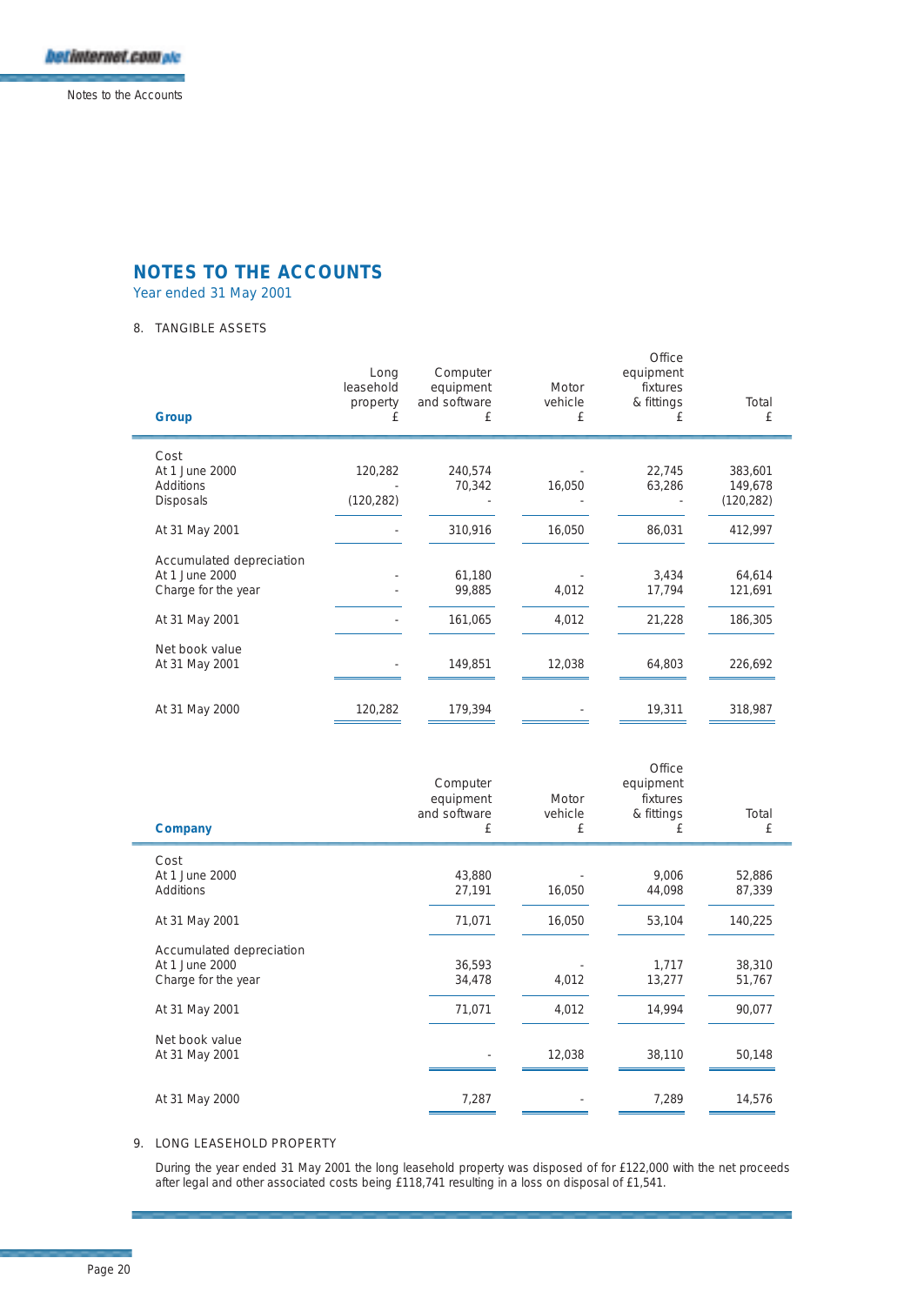

Year ended 31 May 2001

## 10. INVESTMENTS

| Group<br>joint ventures and asociated undertakings                                    | Investment<br>in joint<br>ventures<br>£ | Investment<br>in<br>associates<br>£ |  |
|---------------------------------------------------------------------------------------|-----------------------------------------|-------------------------------------|--|
| Cost<br>At 1 June 2000                                                                |                                         |                                     |  |
| Additions                                                                             | 1,000                                   | 164,125                             |  |
| Provision against investment in associate                                             |                                         | (47, 323)                           |  |
| Loss for the year                                                                     | (8, 169)                                |                                     |  |
| Further contribution accrued to make good<br>the net liability position (see note 12) | 8,169                                   |                                     |  |
| At 31 May 2001                                                                        | 1,000                                   | 116,802                             |  |
| Company                                                                               | 2001<br>£                               | 2000<br>£                           |  |
| Technical Facilities & Services Limited                                               | 2                                       | 2                                   |  |

| <b>Subsidiaries</b>                        | Country of incorporation | Activity                                                                  | Holding (%) |
|--------------------------------------------|--------------------------|---------------------------------------------------------------------------|-------------|
| BetinternetUK.com Limited                  | England                  | Holder of UK bookmaker's permit<br>- non trading                          | 100         |
| Betinternet.com (Holdings) Limited         | Malta                    | Holding company                                                           | 100         |
| Fettercairn Limited                        | Isle of Man              | Holding company                                                           | 100         |
| Technical Facilities &<br>Services Limited | Isle of Man              | Provision of Internet and telephone<br>betting systems to group companies | 100         |
| Downsview Limited                          | Isle of Man              | Former property owning company                                            | 100         |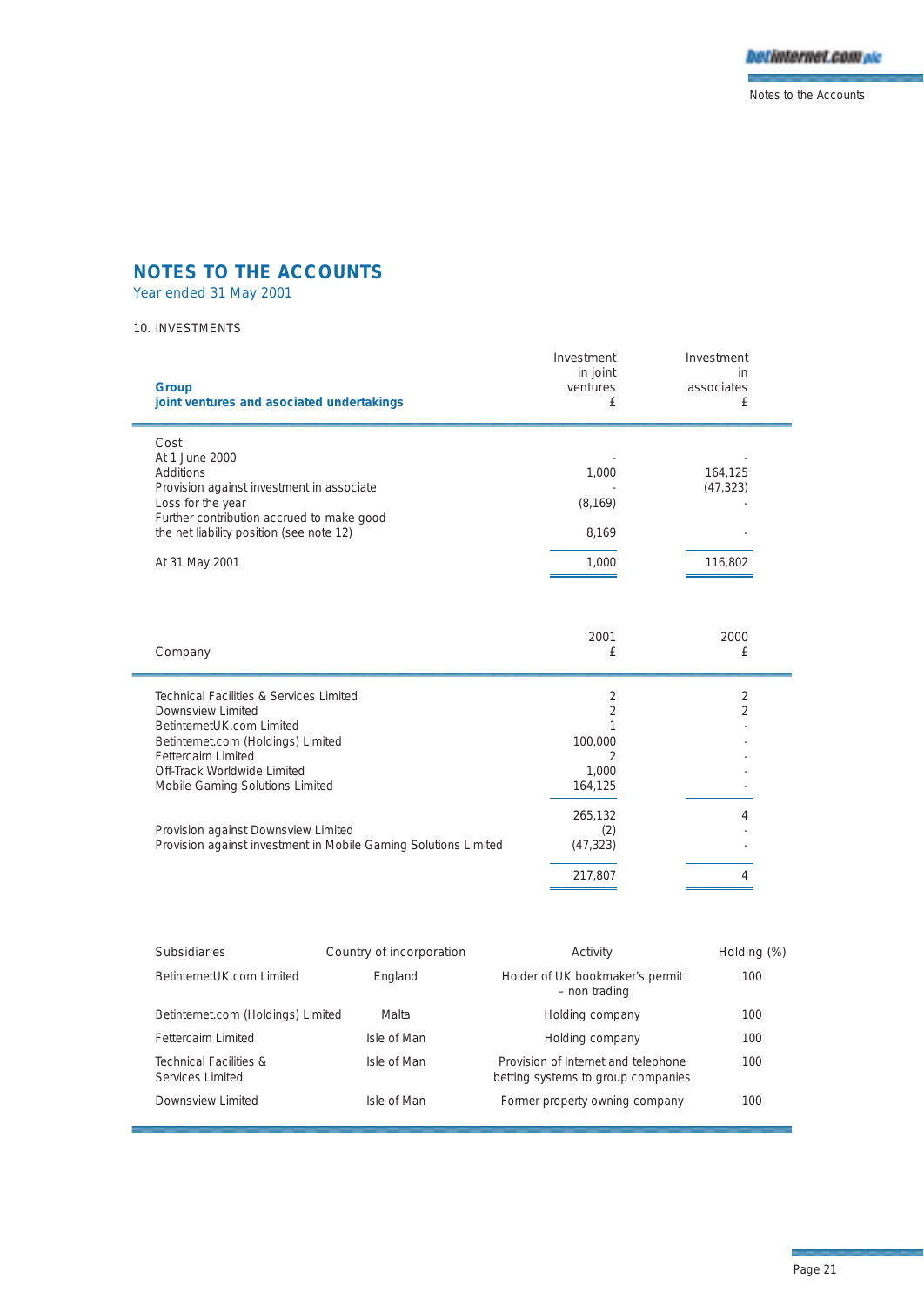Year ended 31 May 2001

## 10. INVESTMENTS (CONT.)

### Sub-subsidiaries

| Betinternet.com (Malta) Limited                     | Malta       | Holder of Maltese betting licence- non trading                                                   | 100 |
|-----------------------------------------------------|-------------|--------------------------------------------------------------------------------------------------|-----|
| Fada International Limited                          | Hong Kong   | Non-trading                                                                                      | 100 |
| Other investments                                   |             |                                                                                                  |     |
| Mobile Gaming Solutions Limited Republic of Ireland |             | Developer of technology based<br>betting applications                                            | 25. |
| Off-Track Worldwide Limited                         | Isle of Man | Holding company                                                                                  | 50. |
| Euro Off-Track Limited Partnership                  | Guernsey    | Design, development and operation of European<br>Internet and interactive wagering totaliser hub | 50. |

Downsview Limited held a property which was disposed of prior to 31 May 2001 (see note 9). Since the balance sheet date the company has been dissolved.

Betinternet.com (Holdings) Limited is wholly owned by betinternet.com plc. It in turn holds the entire issued share capital of Betinternet.com (Malta) Limited which holds a Maltese issued betting licence. The company has not traded.

Fettercairn Limited has one wholly owned subsidiary, Fada International Limited. Neither company has traded.

Off-Track Worldwide Limited is a joint venture between betinternet.com plc and Greyhound Channel Inc. Off-Track Worldwide Limited is the general partner in Euro Off-Track Limited Partnership, having a 1% interest, with the remaining 99% split equally between betinternet.com plc and Greyhound Channel Inc. Under the terms of the agreement between the parties covering the design, development and operation of the European internet and interactive wagering totaliser system, the betinternet.com plc group is obligated to spend up to US\$ 1,000,000 in relation to the establishment, installation and operation of the system. The amount expended by the betinternet.com plc group under the agreement will be recoverable in priority to any distribution to either Off-Track Worldwide Limited or Greyhound Channel Inc. This investment is treated as a joint venture.

The company holds a 25% holding in Mobile Gaming Solutions Limited which is treated as an associate.

The group holds no other investments.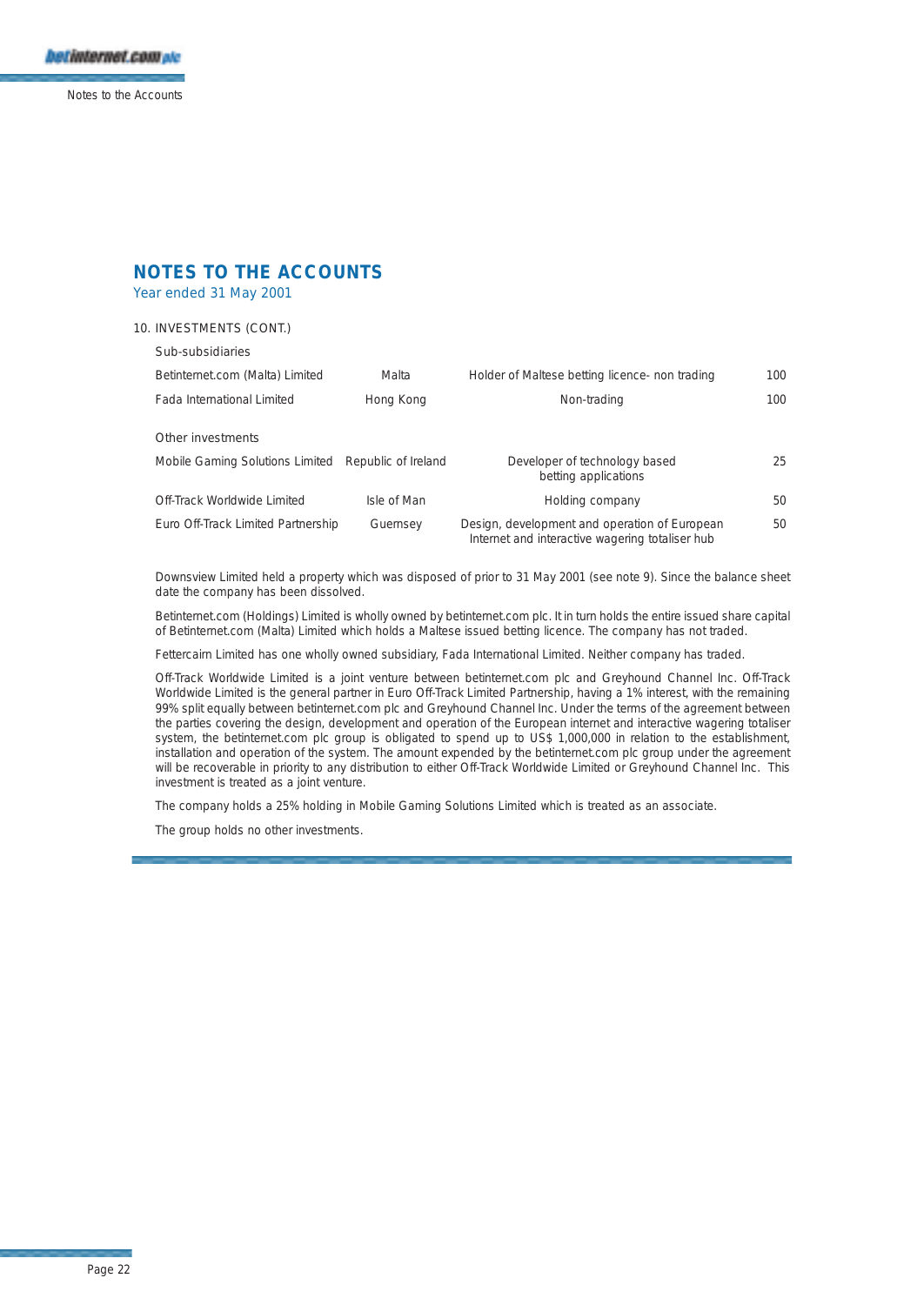Year ended 31 May 2001

#### 11. DEBTORS

í.

|                                    | The Group |           |           | The Company |
|------------------------------------|-----------|-----------|-----------|-------------|
|                                    | 2001<br>£ | 2000<br>£ | 2001<br>£ | 2000<br>£   |
| Trade debtors                      | 490.006   | 42.547    | 490,006   | 42,547      |
| Amount due from group undertakings |           |           | 488,100   | 510,575     |
| Sundry debtor (see note 19)        | 261.885   |           | 227.595   |             |
| VAT recoverable                    |           | 66,213    |           |             |
| Prepayments                        | 81,989    | 85,046    | 34.654    | 85,046      |
| <b>Deposits</b>                    |           | 10,000    |           | 10,000      |
|                                    | 833,880   | 203.806   | 1,240,355 | 648.168     |

The sundry debtor represents amounts incurred by betinternet.com plc and a subsidiary in the establishment, installation and operation of the European Internet and interactive wagering totaliser system as referred to in note 10. The amount is recoverable under the terms of the agreement in priority to any distribution to the other parties of the joint venture.

## 12. CREDITORS: AMOUNTS FALLING DUE WITHIN ONE YEAR

|                                                         | The Group |           |           | The Company |
|---------------------------------------------------------|-----------|-----------|-----------|-------------|
|                                                         | 2001      | 2000      | 2001      | 2000        |
|                                                         | £         | £         | £         | £           |
| <b>Bank overdrafts</b>                                  | 21.094    | 127,716   | 21.094    | 87,860      |
| Trade creditors                                         | 903.370   | 544,157   | 929,268   | 544,157     |
| Deferred income                                         | 222.051   | 12.895    | 222,051   | 12.895      |
| Accruals and other creditors                            | 441.764   | 457.766   | 350.882   | 353,778     |
| Amount payable re investment<br>in a joint venture      | 9.169     |           | 1.000     |             |
| Amount payable re investment<br>in an associate company | 164.125   |           | 164,125   |             |
|                                                         | 1,761,573 | 1,142,534 | 1,688,420 | 998.690     |

Included in accruals and other creditors for both the company and the group are amounts payable in respect of income tax and national insurance of £44,807 (31 May 2000 : £37,354) relating to the payroll, and betting duty payable of £6,694 (31 May 2000 : £1,912).

The amount payable by the company of £164,125 is in respect of an investment in an associate company where the investment had been made prior to 31 May 2001 but the consideration had not been paid as at that date.

The amount payable by the group of £9,169 is in respect of the investment in a joint venture comprising £1,000 initial investment, and a further £8,169 to clear the net liability position of the joint venture entity.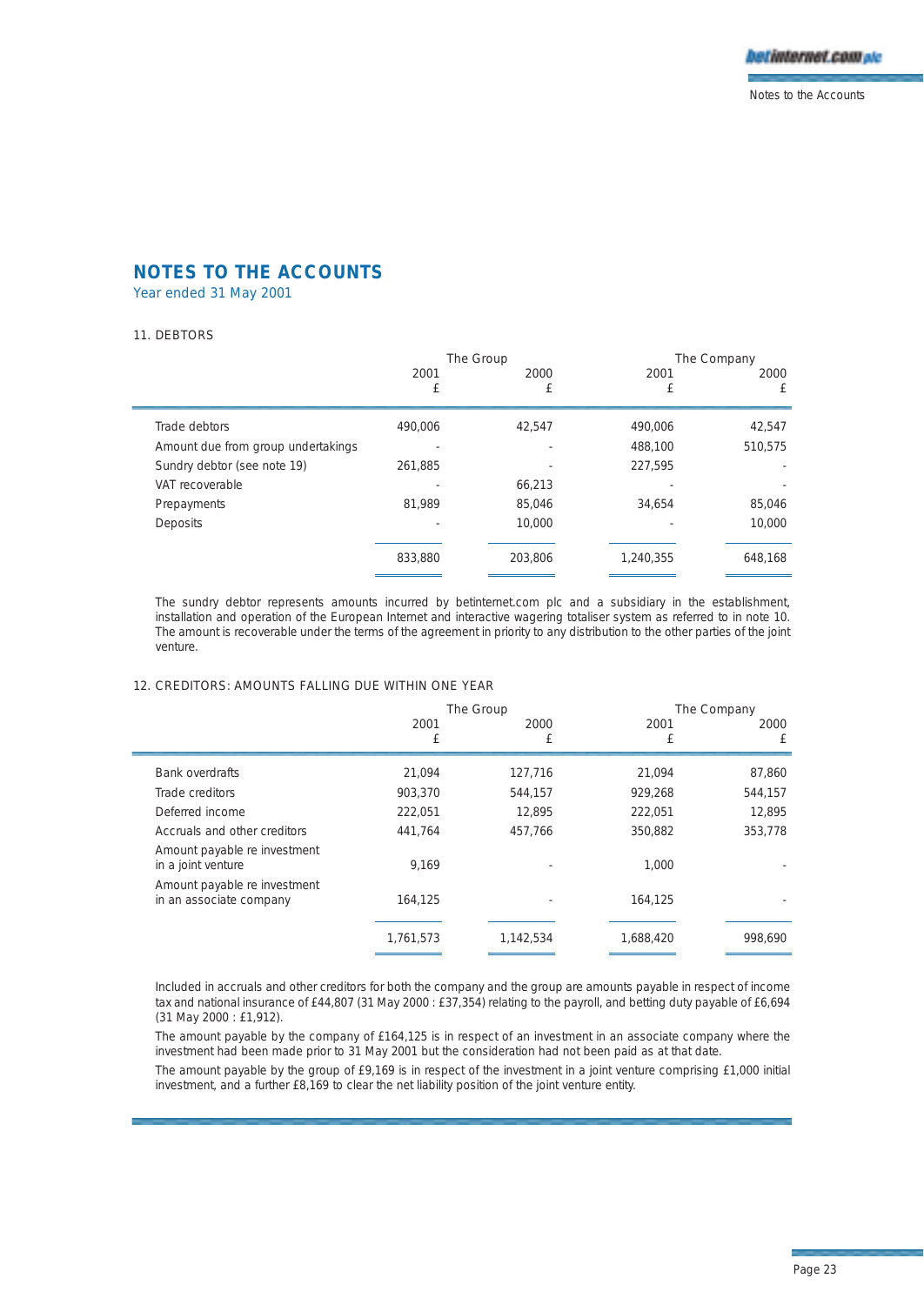

## Year ended 31 May 2001

## 13. SHARE CAPITAL AND SHARE PREMIUM

| At 31 May 2001                                                                    | 2001      | 2000      |
|-----------------------------------------------------------------------------------|-----------|-----------|
| Authorised<br>120,000,000 ordinary shares of 1p each                              | 1,200,000 | 1,200,000 |
| Issued and fully paid<br>78,329,647 (2000: 78,184,047) ordinary shares of 1p each | 783.296   | 781.841   |

Movements in the issued share capital and share premium account during the year ended 31 May 2001 are as follows:

|                                     | No.        | Share<br>capital | <b>Share</b><br>premium |
|-------------------------------------|------------|------------------|-------------------------|
| At 1 June 2000 - 1p ordinary shares | 78,184,047 | 781.841          | 3,616,539               |
| Issue of shares - options exercised | 145.600    | 1,455            | 1,240                   |
| At 31 May 2001 - 1p ordinary shares | 78,329,647 | 783.296          | 3,617,779               |

Movements in share options during the year ended 31 May 2001 is as follows:

|                                     | No.       | Option Price (p) |
|-------------------------------------|-----------|------------------|
| At 1 June 2000 - 1p ordinary shares | 3,161,600 | 1p to 23.1465p   |
| Issue of options                    | 120,000   | 12p to 23.5p     |
| Options exercised                   | (145,600) | 1p to 23.1465p   |
| Options lapsed                      | (70, 400) | ٠                |
| At 31 May 2001 - 1p ordinary shares | 3.065.600 | 1p to 23.5p      |

The 145,600 options exercised during the year ended 31 May 2001 were exercised at an average exercise price of 1.85p per share. The total consideration received for the options was £2,695. All options were satisfied by cash payment. During the year ended 31 May 2001 new options were granted to new employees for 120,000 shares at exercise prices ranging from 12p for 80,000 shares and 23.5p for the remaining 40,000 shares.

The remaining 3,065,600 share options have an exercise price ranging from 1p to 23.5p, and all are exercisable during the period of 10 years from the respective date of granting of the option. Options held by the directors of the company are disclosed in the directors' report.

Options over further shares will be offered pursuant to the company's 2000 Share Option Plan and 2000 USA Share Option Plan. The number of shares and the exercise price is as yet to be determined.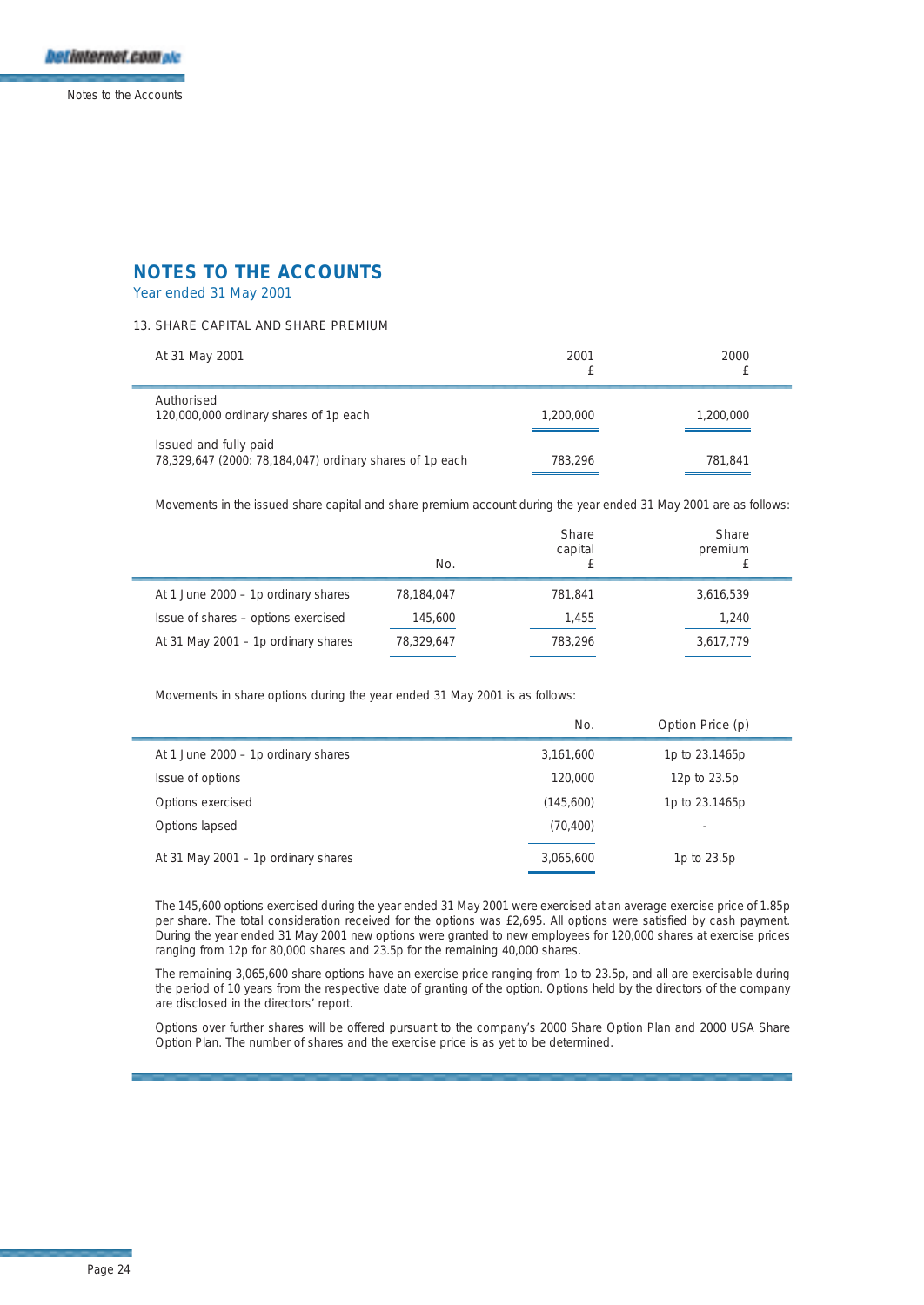

Year ended 31 May 2001

## 14. RESERVES

| Group                                              | Share<br>Premium<br>£ | Profit and loss<br>account<br>£ |
|----------------------------------------------------|-----------------------|---------------------------------|
| At 1.June 2000                                     | 3,616,539             | (1, 339, 298)                   |
| Movement on share premium account<br>(See note 13) | 1.240                 |                                 |
| Retained balance for the year                      |                       | (2,320,224)                     |
| At 31 May 2001                                     | 3,617,779             | (3,659,522)                     |

| Company                                         | Share<br>Premium<br>£ | Profit and loss<br>account<br>£ |
|-------------------------------------------------|-----------------------|---------------------------------|
| At 1 June 2000                                  | 3,616,539             | (1, 311, 969)                   |
| Movement on share premium account (See note 13) | 1,240                 |                                 |
| Retained loss for the year                      |                       | (2,383,863)                     |
| At 31 May 2001                                  | 3,617,779             | (3,695,832)                     |

## 15. RECONCILIATION OF MOVEMENTS IN CONSOLIDATED SHAREHOLDERS' FUNDS

| At 31 May 2001                                                                              | 2001<br>£   | 2000<br>£   |
|---------------------------------------------------------------------------------------------|-------------|-------------|
| Loss for the financial year                                                                 | (2,320,224) | (1,035,616) |
| Issue of shares (see note 13)<br>Increase in issued share capital and share premium account | 2.695       | 4,148,380   |
| Net (decrease)/increase in shareholders' funds                                              | (2,317,529) | 3.112.764   |
| Opening shareholders' funds/(deficit)                                                       | 3.059.082   | (53,682)    |
| Closing shareholders' funds                                                                 | 741,553     | 3,059,082   |
|                                                                                             |             |             |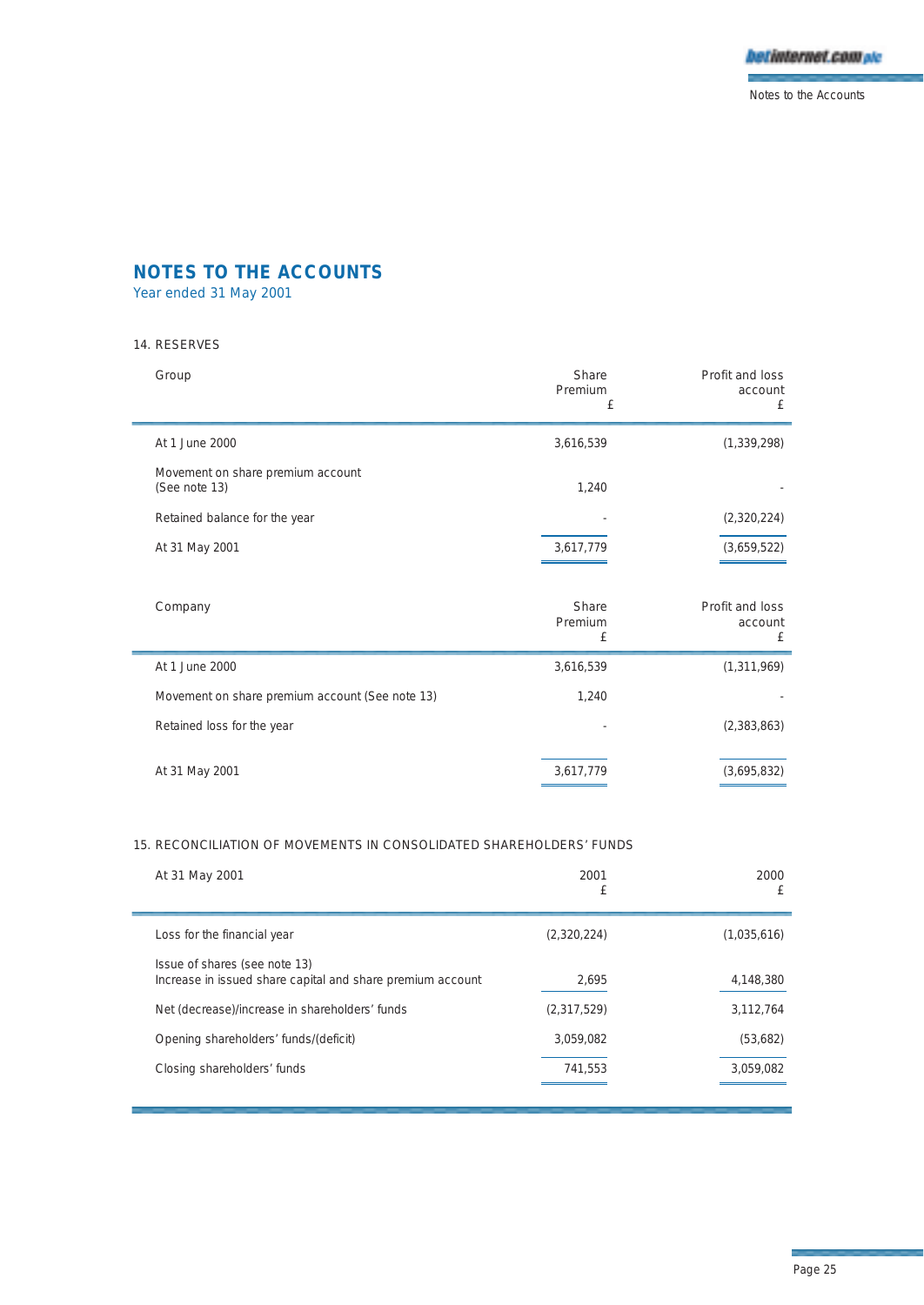

Year ended 31 May 2001

## 16. RECONCILIATION OF OPERATING LOSS TO NET CASH OUTFLOW FROM OPERATING ACTIVITIES

| 2001        | 2000          |
|-------------|---------------|
|             | (1,053,595)   |
| 248.219     | 90.069        |
| 1.541       |               |
| 47.323      |               |
| (630, 074)  | (190,060)     |
| 552.367     | 886.115       |
| (2,071,012) | (267, 471)    |
|             | (2, 290, 388) |

## 17. ANALYSIS OF CASH FLOWS FOR HEADINGS NETTED IN THE CASH FLOW STATEMENT

|                                                                                                                                                                                                                       | 2001<br>£                                   | 2000<br>£                     |
|-----------------------------------------------------------------------------------------------------------------------------------------------------------------------------------------------------------------------|---------------------------------------------|-------------------------------|
| Returns on investments and servicing of finance<br>Interest receivable and similar income<br>Interest payable and similar charges                                                                                     | 71.507<br>(93, 174)                         | 27,303<br>(9,324)             |
|                                                                                                                                                                                                                       | (21,667)                                    | 17,979                        |
| Capital expenditure and financial investment<br>Payments to acquire tangible fixed assets<br>including long leasehold property<br>Payments on development expenditure<br>Receipts from sales of tangible fixed assets | 149,678<br>247.239<br>(118, 741)<br>278.176 | 336,573<br>293.109<br>629,682 |
| Financing<br>Issue of shares, including share premium (see note 13)                                                                                                                                                   | 2,695                                       | 4,148,380                     |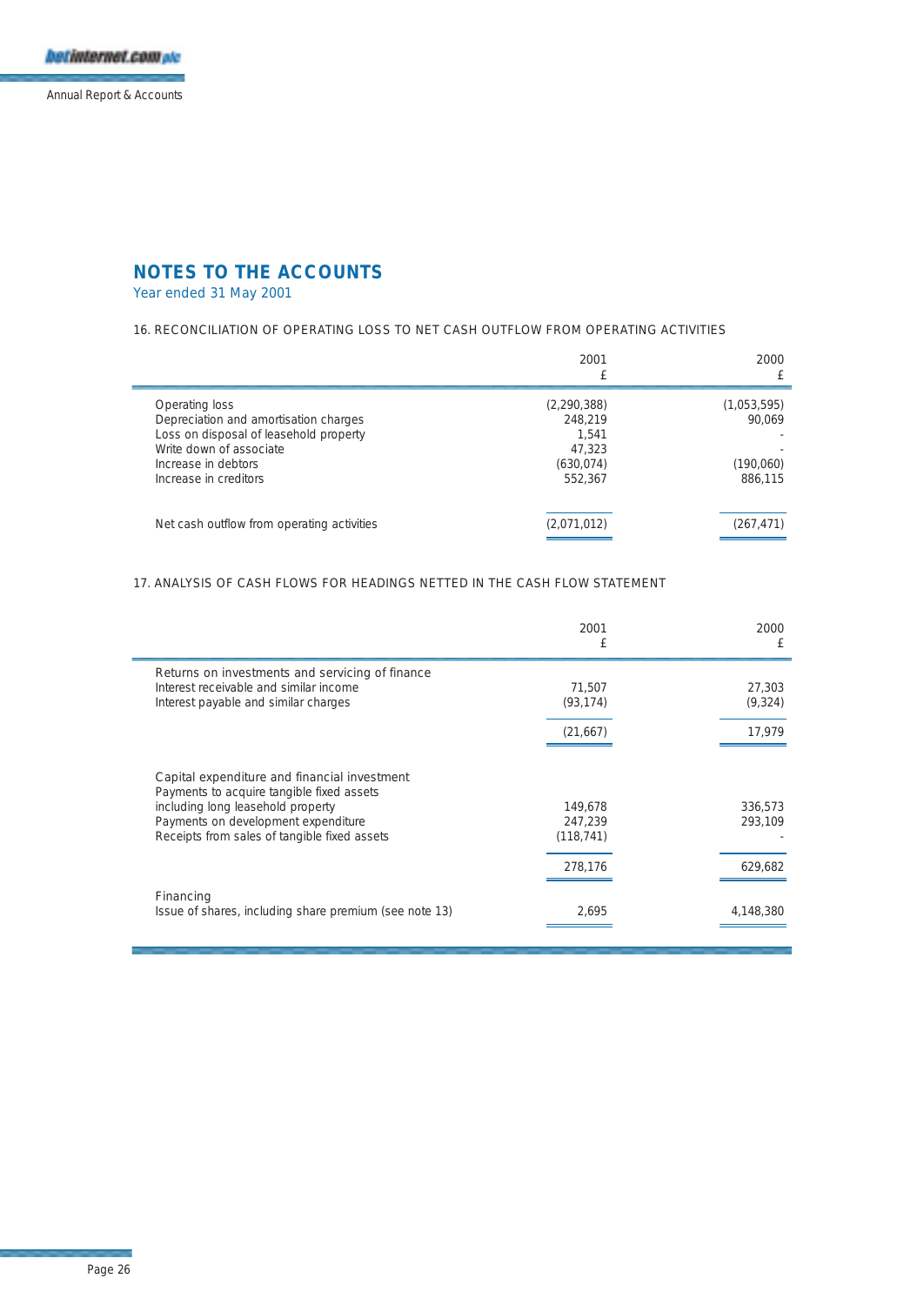Year ended 31 May 2001

### 18. CONTINGENT LIABILITIES

By the nature of the business, a stake can be received from a customer in respect of some event happening in the future, and hence the level of any actual liability to the group cannot be assessed until after that event has occurred, although the maximum potential liability can be determined. As at the balance sheet date there were £222,051 (31 May 2000 : £12,895) of such stakes that had been received where the event to which they related was after the balance sheet date. Accordingly £222,051 (31 May 2000 : £12,895) has been reflected as deferred income in the balance sheet (see note 12)

The company has provided a bond for £125,000, since the 31 May 2001, under the terms of a merchant service agreement for the processing of credit card transactions.

#### 19. CAPITAL COMMITMENTS

As at 31 May 2000 the group had no capital commitments.

As at 31 May 2001 the group had contracted for but not provided for expenditure amounting to £136,771 (31 May 2000 : nil). This expenditure is in relation to the Euro Off-Track agreement referred to in note 10 above, and will be recovered by betinternet.com plc under the terms of that agreement. The terms of the agreement are such that betinternet is responsible for the first US\$ 1 million of costs in relation to the development and installation of the European Internet and interactive wagering totaliser system as described in note 10. As at 31 May 2001 an amount of £261,885 had already been incurred. After allowing for the £136,771 contracted for but not provided for, this leaves a commitment of approximately £290,000 in relation to the contract. Again under the term of the agreement all expenditure up to the US\$ 1 million is recoverable by the betinternet.com plc group.

#### 20. OPERATING LEASE COMMITMENTS

At 31 May 2001, the group was committed to making the following payments during the next year in respect of operating leases:

|                          | Other<br>2001 | Land &<br><b>Buildings</b><br>2001 | Other<br>2000            | Land &<br><b>Buildings</b><br>2000<br>£ |  |
|--------------------------|---------------|------------------------------------|--------------------------|-----------------------------------------|--|
| Leases which expire:     |               |                                    |                          |                                         |  |
| Within two to five years | ۰             |                                    |                          |                                         |  |
| After five years         | ۰             | 72,737                             | $\overline{\phantom{a}}$ | 53,586                                  |  |
|                          |               | 72.737                             |                          | 53,586                                  |  |

#### 21. RELATED PARTY TRANSACTIONS

During the year ended 31 May 2001 an amount totalling £161,873 (net of VAT where VAT has been recovered) (31 May 2000 : £169,396) has either been paid by the group or reflected as payable, to a single supplier, Partingtons Limited. W D Mummery who is a director of betinternet.com plc is a 50% shareholder of that supplier.

Amounts totalling £63,204 (2000 : £168,396) were paid, or are reflected as payable, to the group's solicitors, Binchys. One of the partners and a consultant of that firm are respectively a sister and brother of the Chairman of betinternet.com plc. The consultant has, since the 31 May 2001, ceased to act as a consultant to Binchys.

During the year amounts of £18,400 and £40,066 were paid to two brothers of the Chairman for services provided to the group in connection with consultancy services provided. For the prior year the amount was £35,000 paid to one brother for strategic advice provided. The amounts exclude any expenses reimbursed.

During the year £30,307 has been paid to Browne Craine Associates Limited for the provision of David Craine's services as Finance Director and Company Secretary.

The company has a 25% interest in Mobile Gaming Solutions Limited (see note 10). Another company, in which the Chairman and his family have a 50% interest, holds a 25% shareholding in Mobile Gaming Solutions Limited.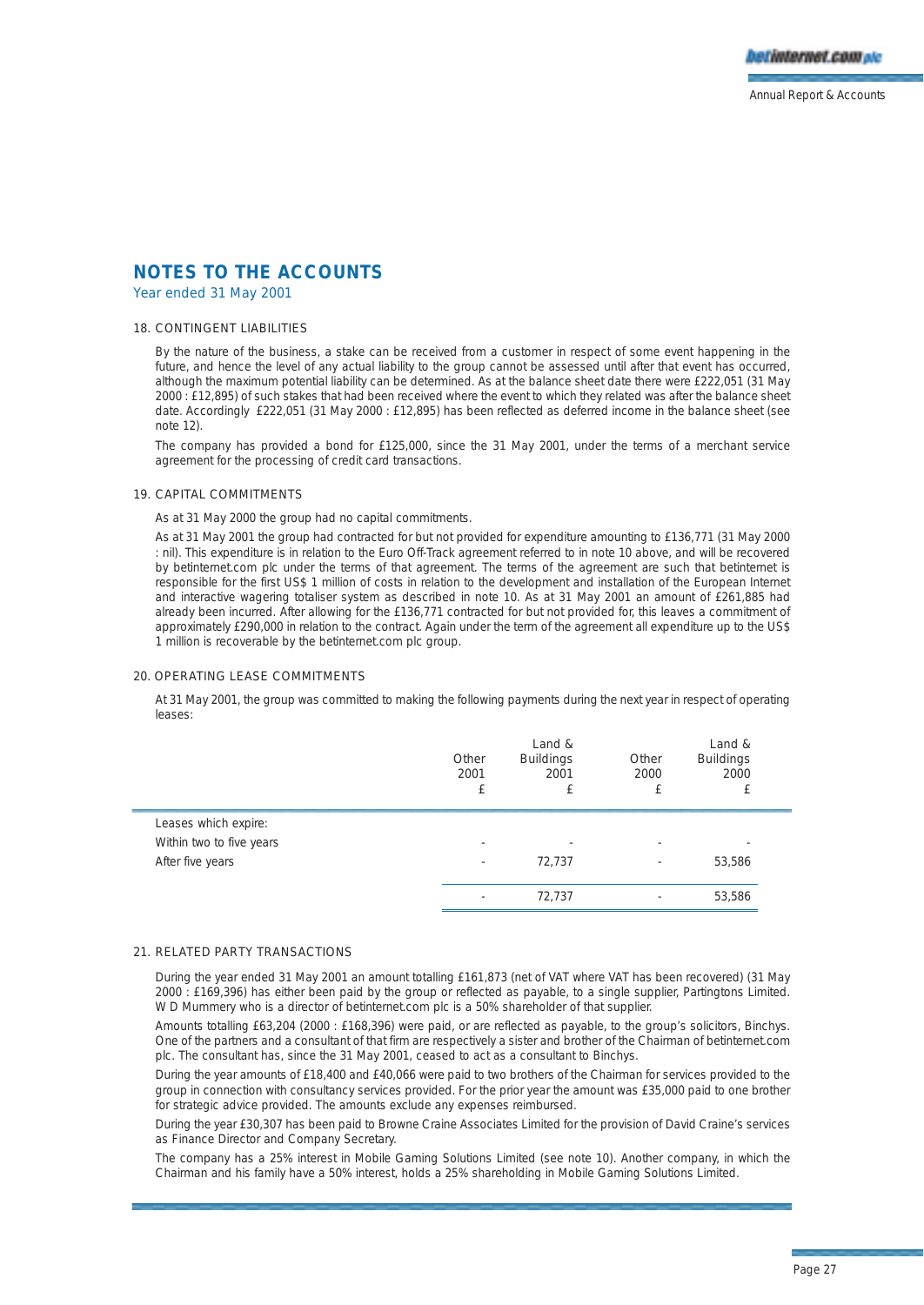## Year ended 31 May 2001

#### 22. EVENTS OCCURRING AFTER THE BALANCE SHEET DATE

On 5th November 2001 the company entered into a subscription and shareholders agreement (the "Subscription Agreement") with two new investors ("the new investors") to provide for a total investment in the company of £3,000,000.

The terms of the Subscription Agreement need to be ratified by the company's shareholders at the Extraordinary General Meeting ("EGM") to be held on the same day as the Annual General Meeting. The principal terms of the Subscription Agreement are as follows:

- within 2 days of signing the Subscription Agreement £390,920 is to be lent to the company by one of the new investors;
- within 3 days of the EGM the new investors will subscribe for 10,500,000 new ordinary 1p shares in the company, issued at 10p per share, for a consideration of £1,050,000 and the loan of £390,920 will be repaid;
- at this time the Chairman and members of his family, or companies nominated by them, will subscribe for 2,500,000 new ordinary 1p shares, issued at 10p per share, for a consideration of £250,000. The consideration will be settled by offset against the £250,000 loan payable by the company to those parties. This loan was not in place at 31 May 2001 and has been provided since that date as temporary working capital for the group. Also at this time other investors will be solicited to invest in the placement of 1,000,000 new ordinary 1p shares at 10p each, with the aim of raising a further £100,000;
- within 6 months of the EGM and conditional on there being no material breach of the warranties contained in the Subscription Agreement the new investors will subscribe for 8,000,000 new ordinary 1p shares in the company, issued at 10p per share, for a consideration of £800,000;
- within 12 months of the EGM and conditional on there being no material breach of the warranties contained in the Subscription Agreement the new investors will subscribe for a further 8,000,000 new ordinary 1p shares in the company, issued at 10p per share, for a further consideration of £800,000.

Subject to ratification at the EGM the company will also issue to all existing shareholders and the new shareholders as detailed above, as soon as possible after the record date, being within 3 days of the EGM, a bonus warrant on the basis of a warrant to subscribe for 1 new ordinary 1p share at 12p per share for every 4 held. The new investors will also have the right to receive additional warrants on the same basis in respect of their subscriptions within 6 and 12 months of the EGM described above. All warrants shall terminate 3 years from the date of the issue of the initial warrants.

#### 23. PENSION ARRANGEMENTS

The group does not operate any pension scheme for any of its directors or employees. Where payments are made to certain directors to contribute to their own personal pension arrangements then such amounts are included within directors remuneration as disclosed in note 3.

#### 24. CONTROLLING PARTY AND ULTIMATE CONTROLLING PARTY

At 31 May 2001 the largest single shareholding in the company represented 20.41% of the issued share capital and as such it is deemed that there is no single ultimate controlling party.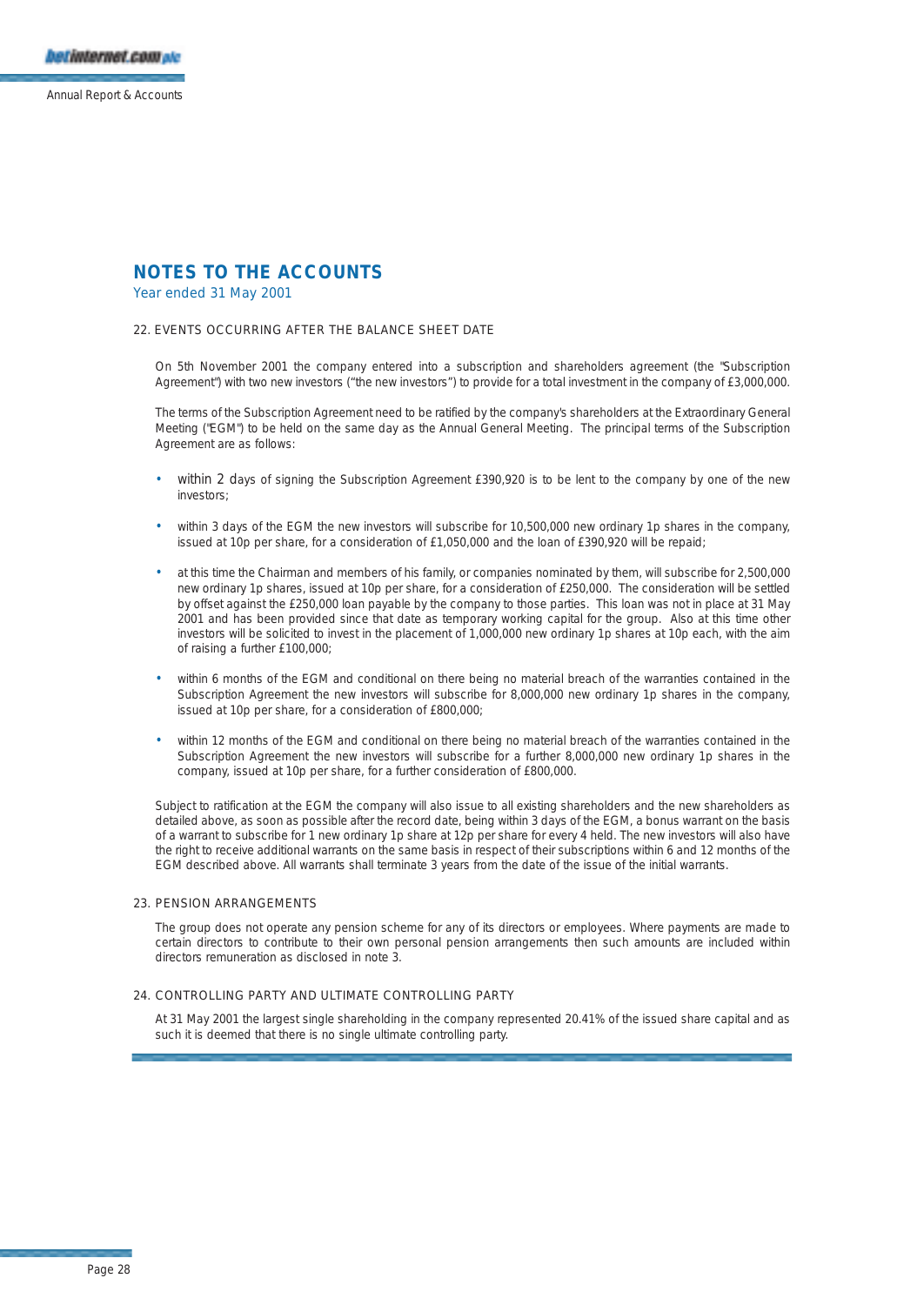

## **Corporate Information Website** http://www.betinternet.com/investrelations/index.html